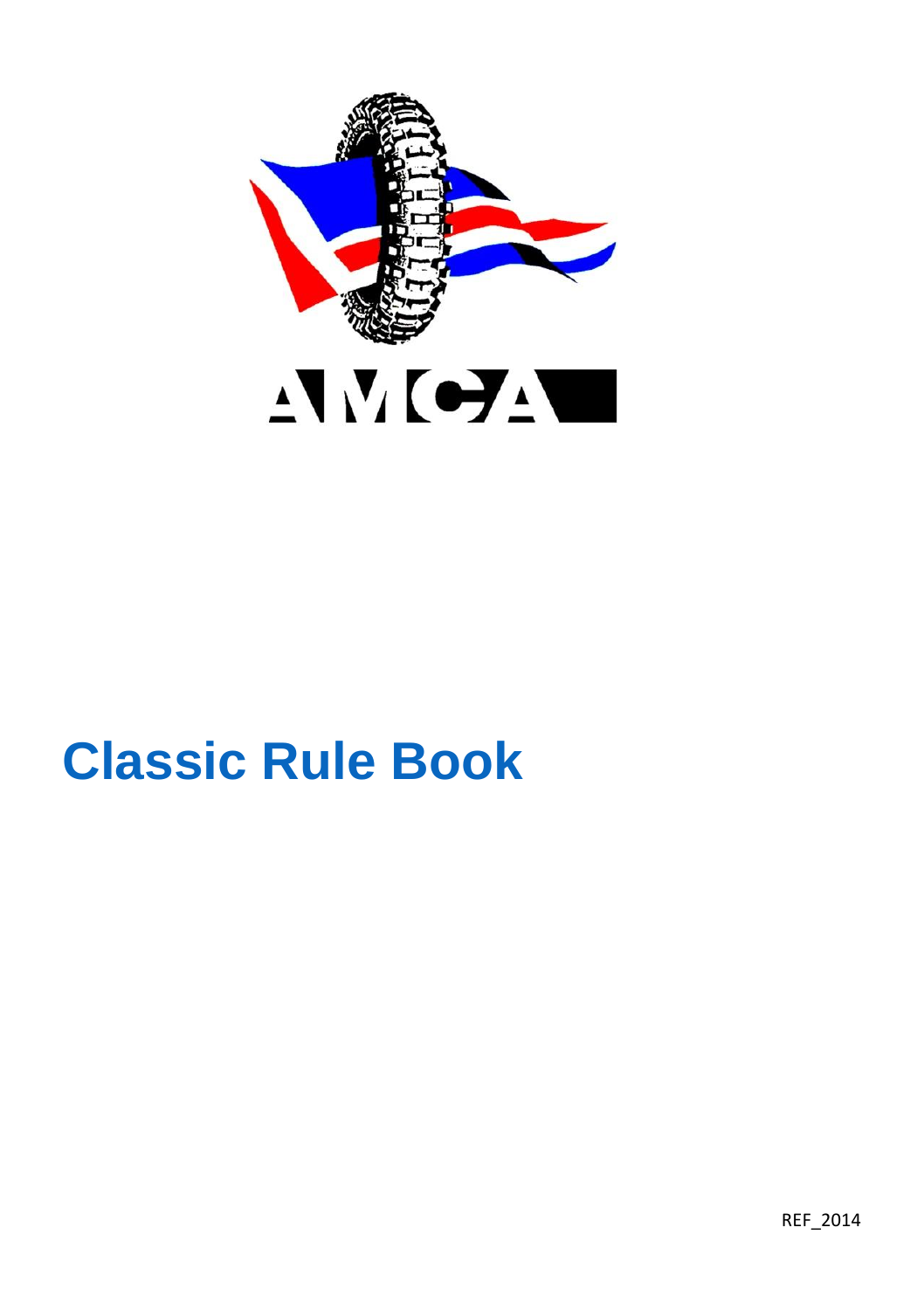# **AMCA RULES INDEX**

| Ref                    | Subject                        | Page |
|------------------------|--------------------------------|------|
| <b>Notes to Riders</b> |                                |      |
|                        | <b>Notes to Riders</b>         | 1    |
|                        | Code of Conduct                |      |
|                        | Guide to Riders                | 2    |
|                        | <b>Riders Conduct</b>          | 3    |
|                        | <b>Scrambles Regulations</b>   |      |
| 1                      | <b>Classic Riders</b>          | 6    |
| $\overline{2}$         | Licence Applicants             | 6    |
| 3                      | <b>Eligibility to Compete</b>  | 6    |
| 4                      | Licence Fees                   | 6    |
| 5                      | <b>Entry Fees</b>              | 6    |
| 6                      | One Day Licences               | 6    |
| 7                      | Scrambles & Motocross          | 7    |
| 8                      | Scrambles                      | 7    |
| 9                      | Entries                        | 7    |
| 10                     | Late entries                   | 7    |
| Clothing               |                                |      |
| 11                     | Helmets                        | 8    |
| 12                     | Shirts                         | 8    |
| 13                     | Gloves                         | 8    |
| 14                     | Leathers                       | 8    |
| 15                     | <b>Boots</b>                   | 8    |
| 16                     | <b>Outer Clothing</b>          | 8    |
|                        | <b>Equipment of Machines</b>   |      |
| 17                     | Pre Race Inspections           | 8    |
| 18                     | Identification                 | 9    |
| 19                     | <b>Equipment of Machines</b>   | 9    |
| 20                     | <b>Stroke of Machines</b>      | 9    |
| 21                     | <b>Preparation of Machines</b> | 9    |
| 22                     | Machine Eligibility Rules      | 9    |
| 23                     | General                        | 9    |
| 24                     | <b>General Requirements</b>    | 10   |
| 25                     | Date of Manufacture            | 10   |
| 26                     | Modifications                  | 10   |
| 27                     | Suspension                     | 11   |
| 28                     | Engines                        | 11   |
| 29                     | Gearboxes                      | 11   |
| 30                     | Exhausts                       | 12   |
| 31                     | Fuel                           | 12   |

| Ref            | Subject                   | Page |
|----------------|---------------------------|------|
| 32             | Footrests                 | 12   |
| 33             | Replica Frames            | 12   |
| 34             | Pre 60 Class              | 12   |
| 35             | <b>Specials</b>           | 12   |
| 36             | <b>Conflict Procedure</b> | 12   |
|                | Table 1 Pre 65 UK         | 13   |
|                | Table 2 Pre 65 Foreign    | 13   |
| Table 3 Pre 60 |                           | 14   |
|                | Table 4 Pre 65 Specials   | 14   |
| Table 5 Pre 74 |                           | 15   |

#### **Eligibility Complaint Procedure**

| 37                          | Introduction                    | 16 |  |  |
|-----------------------------|---------------------------------|----|--|--|
| 38                          | Scope                           | 16 |  |  |
| 39                          | Procedure                       | 16 |  |  |
| 40                          | <b>Racing Numbers</b>           | 17 |  |  |
| 41                          | <b>Colours of Racing Plates</b> | 17 |  |  |
| 42                          | Appearance                      | 18 |  |  |
| 43                          | Fuel                            | 18 |  |  |
| 44                          | <b>Petrol Containers</b>        | 18 |  |  |
| 45                          | Gas                             | 18 |  |  |
| 46                          | Silencers                       | 18 |  |  |
| 47                          | Classes                         | 18 |  |  |
|                             | <b>Race Day Procedure</b>       |    |  |  |
| 48                          | <b>First Aid</b>                | 19 |  |  |
| 49                          | Signing On                      | 19 |  |  |
| 50                          | Practice                        | 19 |  |  |
| 51                          | <b>Listed Riders</b>            | 19 |  |  |
| 52                          | Sidecar Passengers              | 19 |  |  |
| 53                          | Competitors in                  |    |  |  |
|                             | <b>Public Enclosure</b>         | 19 |  |  |
| 54                          | Riding in the Paddock           | 20 |  |  |
| 55                          | <b>Fire Extinguishers</b>       | 20 |  |  |
| 56                          | <b>Riders on the Start Line</b> | 20 |  |  |
| 57                          | Illegal Practice                | 20 |  |  |
| 58                          | Injury                          | 20 |  |  |
| 59                          | Litter                          | 20 |  |  |
| 60                          | <b>Bike Thefts</b>              | 21 |  |  |
| <b>Machine Eligibility</b>  |                                 |    |  |  |
| <b>Complaint Form</b><br>22 |                                 |    |  |  |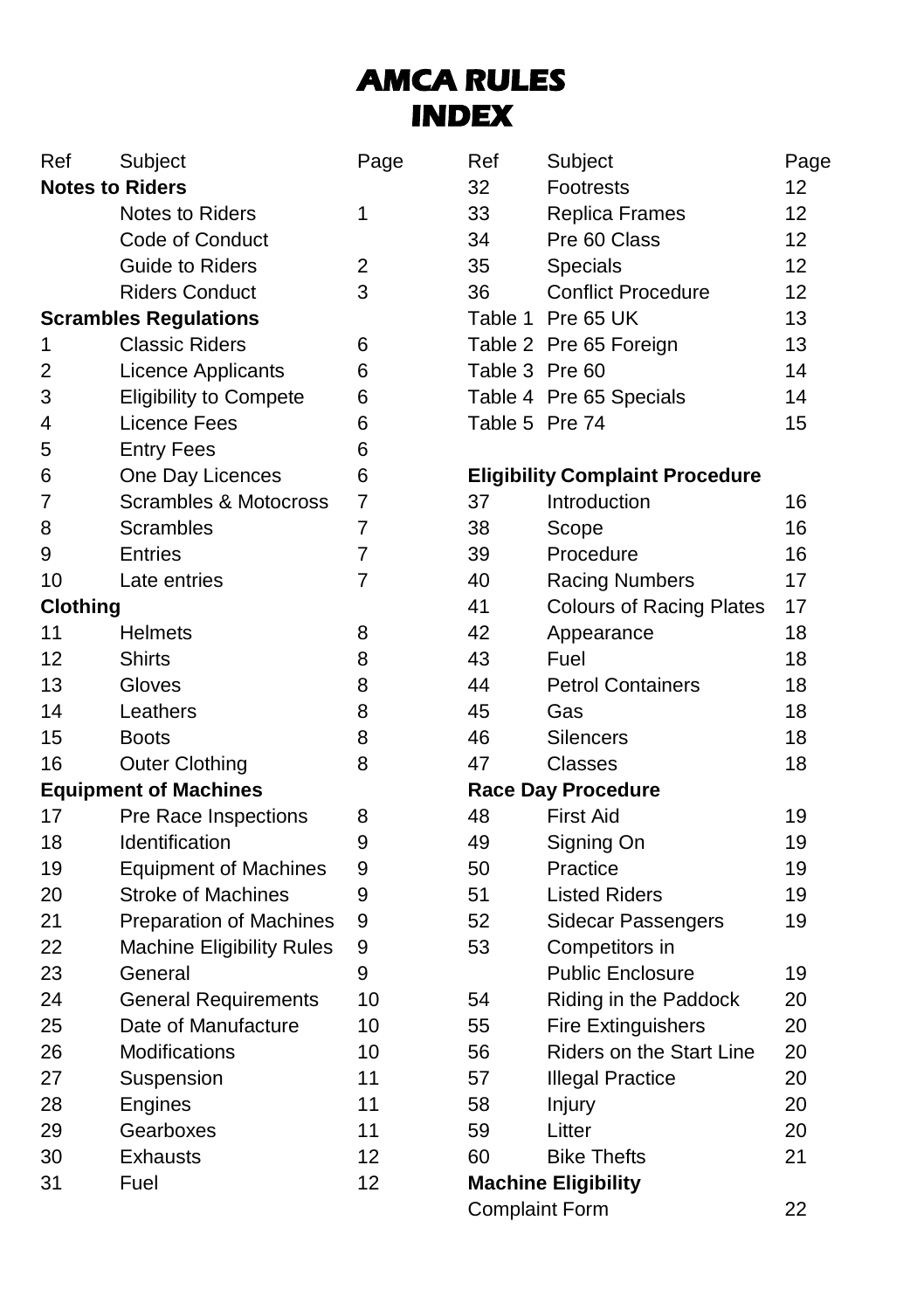#### NOTES TO RIDERS

- A. The rules of competition are intended only as a guide for the conduct of the sport pursuant to uniform rules. Rules directed or related to safety are promulgated to make all persons concerned with safety, but the AMCA neither warrants safety if the rules are followed nor compliance with any enforcement of the rules. Moreover, each participant in competition has the responsibility to assess the safety aspects of facilities and conditions, and must assume the risk of competition.
- B. Riders and Eligibility: Special Note: The AMCA does not test the skill of individual participants in AMCA - sanctioned events, nor does the Association licence competitors or judge riders competence. Participants are solely responsible for their safety.
- C. Licence Card: The Licence card is a competition Licence but does not imply that its bearer has been trained, tested or certified to have achieved any level of competence in the operation of his/her motorcycle.
- D. General Equipment Standards: Equipment used in sanctioned competition must meet the standards as specifically provided for in this rule book. When the rules permit or require equipment to be installed, replaced, altered or fabricated, it is the sole responsibility of the rider to select components and materials, and/or fabricate the same so that the motorcycle components will perform in competition with safety.
- E. Responsibility: Participants are solely responsible for the condition of their machines and personal riding equipment. Officials do have the authority to prevent the use of any machines or equipment which they do not think is satisfactory.
- F. Competition Clothing: It is the sole responsibility of the rider to select a helmet and apparel which will provide appropriate protection. The AMCA does not endorse or certify any manufacturers or products. The rider must rely on his/her own judgement in the selection of any helmet and apparel for durability and safety. Certain British Standards for helmets are laid down in the rules and must be complied with.
- G. Meetings: Special Note: Riders are solely responsible for their safety at AMCA sanctioned meetings and should assess their own ability to negotiate each individual track or course. Participants who doubt the competence of track Officials, have concerns about the safety of the course, or their own ability to negotiate the course, or are uncertain about the condition of their vehicle, or doubt the competence of fellow competitors, should not participate in the event.

#### MACHINE SPOT CHECKS

At any time during a meeting, the AMCA Stewards may pick out two bikes at random and record the engine and frame numbers on the Stewards Reports, together with name and licence number of the owners/riders (name and address for non-licence holders). Three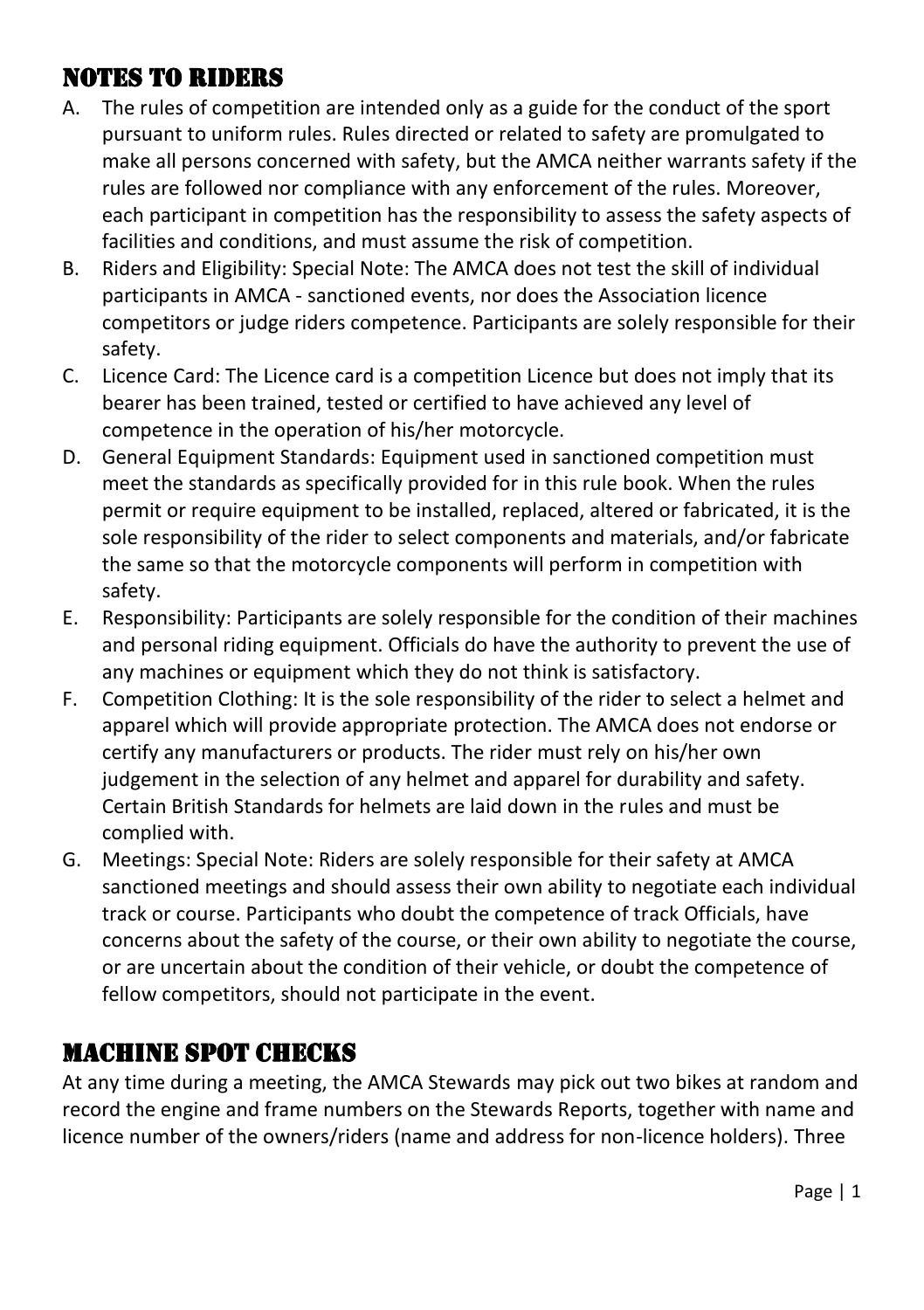bikes will also be noise tested, they will be chosen from practice at random and recorded on the Stewards Reports. This will be forwarded to the AMCA Office for further checking.

#### CODE OF CONDUCT AND GUIDE TO RIDERS

- 1. On arrival at a venue for an event, expect to pay for anyone with you who is not covered by the free pass sent to you. Don't abuse the Gate Officials, they are only helping the Organisers.
- 2. Parking If directed to a specific place, please co-operate. Again don't abuse the Marshals who have been instructed to park the vehicles in a certain way.
- 3. Hang a litter bag on your vehicle to encourage people with you not to drop litter. Remember someone has to pick all the litter up afterwards, otherwise the venue could be lost.
- 4. Walk the course before practice, watch, as most courses deteriorate through the day. Do not stand between the ropes, behind a single rope or in a prohibited area, if you do you are liable to be disciplined.
- 5. Always ensure that you do not ride your bike anywhere except on the track and in authorised alleyways to and from the track, never push the bike with engine running or ride in the paddock or public areas.
- 6. Ensure all numbers are clean, including Bib numbers, each time you go out on to the track.
- 7. If you should fall off, get your machine off the track or to the side of the track as quickly as possible.
- 8. Do not presume you can wash off your machine in the paddock, some Clubs will not allow this or only in certain areas.
- 9. After the meeting, check round your vehicle for litter and take it home with you.
- 10. If you have enjoyed the day out why not say so to one of the Organisers. Riders we have many, good Organisers we have few.
- 11. ILLEGAL PRACTICE - Any rider who uses an AMCA track for practice without the consent of the Club responsible for that track shall, without exception, be disciplined as seen fit by the Club responsible for the upkeep of that venue. Permission from the Club does not mean that AMCA Insurance is in place, only events issued with AMCA Authorisations are covered.
- 12. PRACTICE PRIOR TO AN EVENT practising at a track prior to an event is not allowed without the written consent of the organising Club.

Please remember at some venues there are local restrictions which sometimes prevent overnight camping. At some circuits dogs are not allowed, even on leads. Fires or barbecues should not be lit without the consent of the organising Club. If you wish to comment on an event, remember there are regular group meetings to discuss events and anyone is able to attend.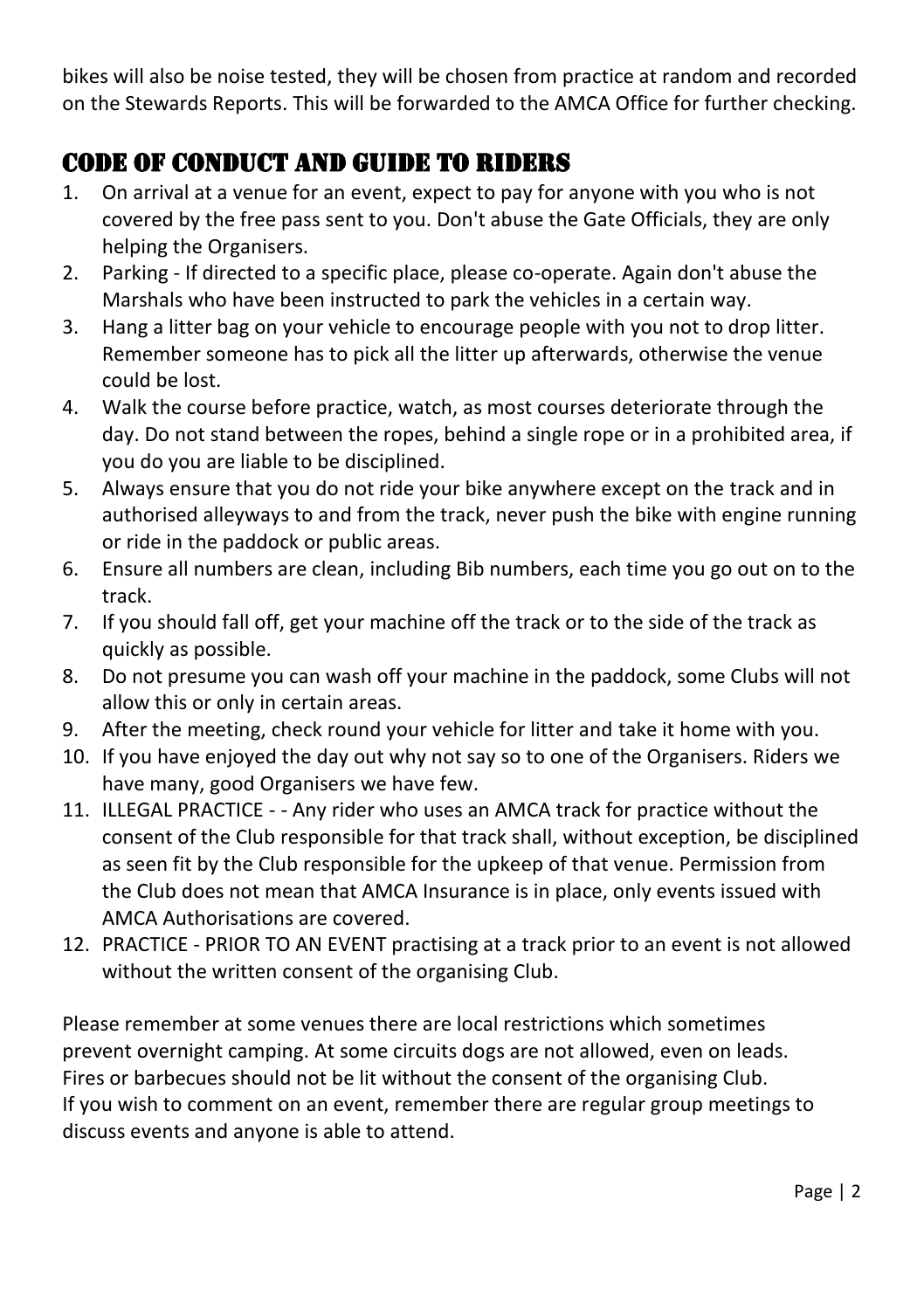#### RIDERS CONDUCT

RIDERS CONDUCT RIDERS ARE RESPONSIBLE FOR THOSE WHO ATTEND EVENTS WITH THEM. If any person conducts themselves in a manner which is not acceptable to the AMCA, or any of its affiliated Clubs, and it is not possible to discipline the persons involved, then the rider will be held responsible and may be disciplined.

If dealing with someone under the age of 18 years the parent/guardian must be in attendance, if the organising club/group has an appointed Child Protection Officer, they should also be invited to attend.

Any penalty imposed on under 16 year old riders, must be alternative to marshalling duties.

Penalties:

- a) Warnings Should never be public but ensure 3 of 4 officials are present,
- b) Time/points penalties Time/points penalty affecting the rider's results.
- c) Withdrawal of Championship points Affecting the riders championship position.
- d) Disqualification The maximum period a rider can be banned for at an event is 2 events. During this period the rider or the Officials involved may request a "hearing" (see below) which should be conducted by an Appeals Committee.
- e) Suspension of AMCA Licence For specified periods of time. i.e. 2 weeks ban for 3 months.
- f) Exclusion Withdrawal of AMCA Licence

Riders should be aware that instant suspension from an event can be made for the following offences, cases can be referred to groups, motocross or appeals committees to impose higher penalties:

- 1. Any act which is of a violent, threatening or abusive nature to any official, rider, passenger or any other person. Note! Any hearing called as the result of any act of violence will be referred to a hearing committee which will be held at the AMCA Office.
- 2. Any rider involved in behaviour that is likely to bring the sport, the name of the Association and its Clubs into disrepute. i.e. bad language, dropping of litter, standing in prohibited areas
- 3. The carrying of extra passengers on machines in run off areas.
- 4. Competing or attempting to compete in any AMCA authorized event without the proper paperwork being completed.
- 5. The use of Power Washers in areas not allowed by the organising Club.
- 6. Riders and passengers not wearing helmets when machines are ridden.
- 7. Gaining admission without paying for non-ticket carrying spectators.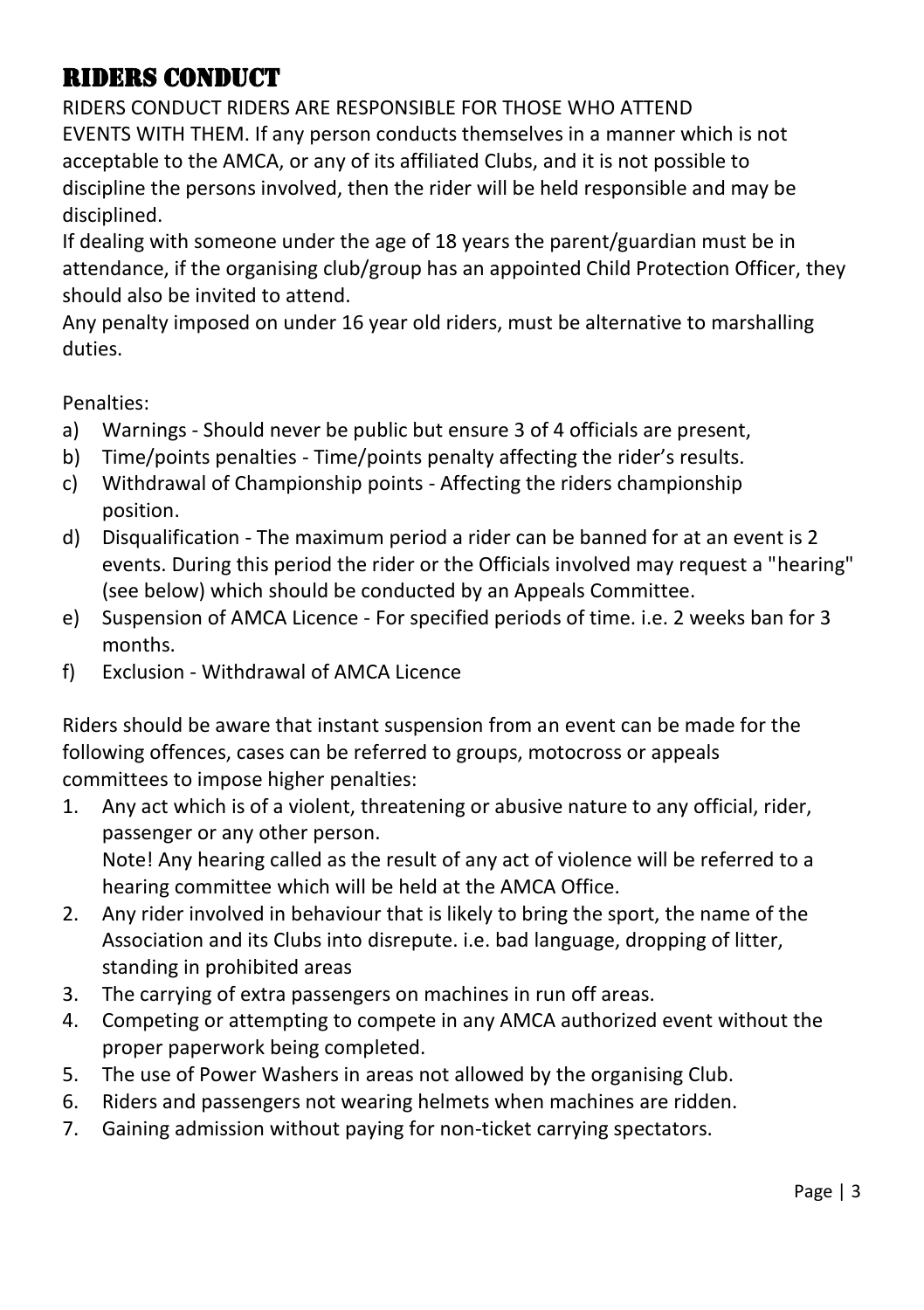- 8. Parking of vehicles in areas not allowed and this includes camping overnight without prior permission.
- 9. The digging of holes for camping purposes and the use of equipment for leveling up of vehicles i.e. stakes for putting under wheels is not allowed.
- 10. Riding of machines in the paddock or on any part of the circuit reserved for the general public. Or Riding a machine at times and in places not allowed by the organising Club. A 2 week/meeting marshalling ban will be imposed. Riding in an area reserved for the general public and causing injury will be referred to a 'hearing', which will be heard either at a local group meeting or at the AMCA Office.
- 11. All race personnel, officials, riders, mechanics, photographers or anyone associated with riders must not consume or be under the influence of intoxicants or drugs that could affect their normal mental or physical ability. Besides affecting the safety of the event, any such use is inconsistent with the concept of good sportsmanship and is detrimental to the sport.
- 12. Pushing machines with the engine running Riders will be penalized for one week. See Rule 60.
- 13. Failure to stop when flagged by a marshal or official. A competitor failing to stop when flagged by a marshal or officials renders himself/herself to suspension for the remainder of the meeting. This will also apply to practice. See SR-6
- 14. Riders who have registered for the season with the AMCA and who then ride elsewhere when the AMCA has a ride for them will have a penalty of a 2 week marshalling ban if they have not obtained prior written permission from the AMCA Office.

Note: Any decision to ban a rider on the day of the event to be taken by the Clerk of the Course and 2 Stewards.

NOTE! Any person found to be guilty of an act of violence –

- a) minimum period of suspension of AMCA licence recommended 6 months. Maximum period of suspension will depend upon the severity of the offence
- b) any person who is not a licence holder and not connected to a licence holder would be excluded from attending AMCA events indefinitely
- c) an AMCA licence holder will be considered responsible to any person who attends events with them, and will be disciplined as well as action taken against the offender

#### CLUB HEARINGS

Clubs are able to arrange disciplinary hearings and any person required to attend must be given written notice of the hearing and informed that any witnesses they may wish to attend will be able to do so. A written statement will be acceptable. Anyone not attending may be dealt with in their absence providing every opportunity has been made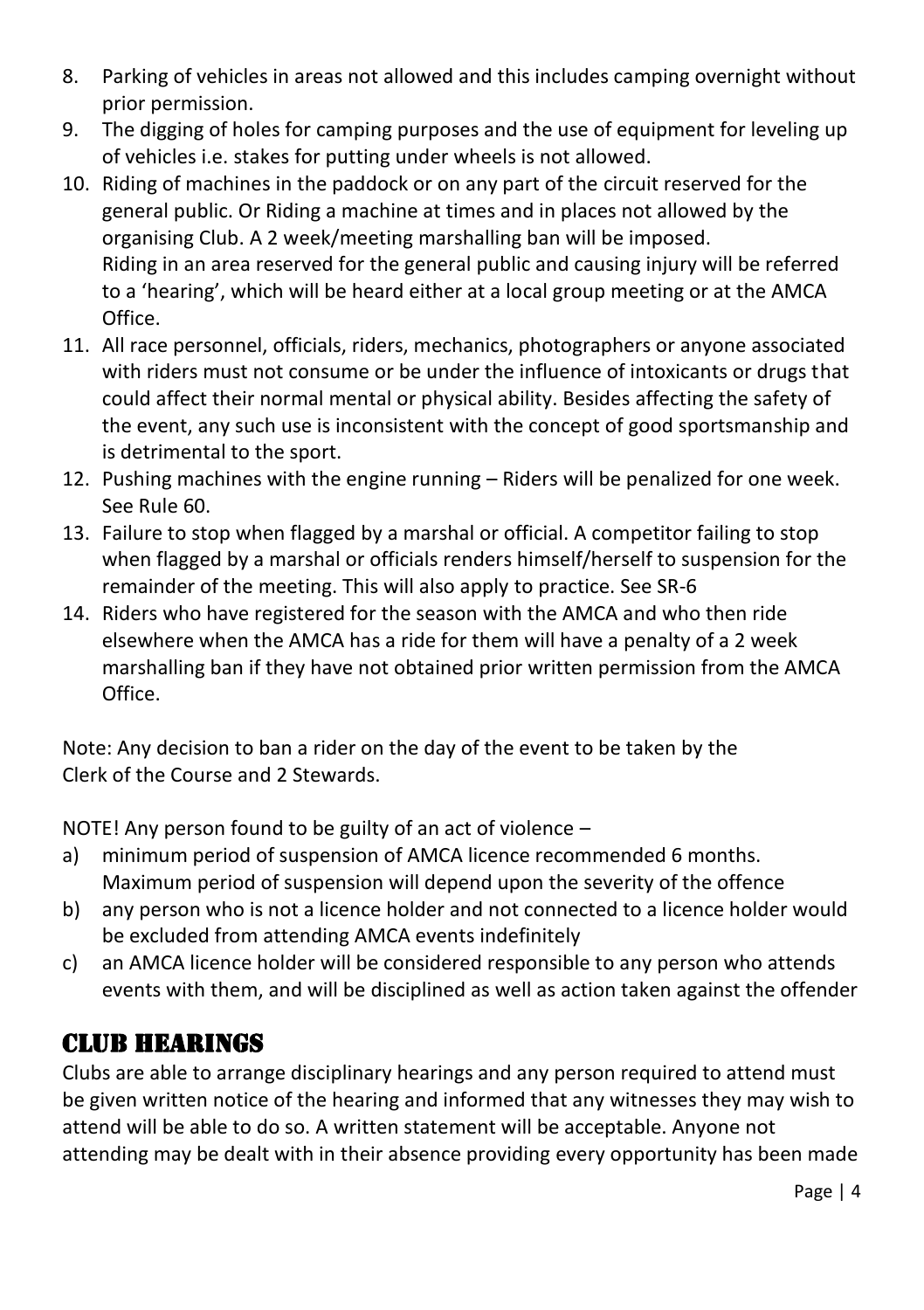for the person(s) to attend. At a hearing a selected panel will hear the evidence and witnesses to the incident will only be allowed into the hearing one at a time.

#### APPEALS TO THE MOTOCROSS OR APPEALS COMMITTEE

Any person or club who is disciplined by a club hearing and feels the hearing was not fair or that the penalty was too harsh, may appeal to the AMCA Motocross/Appeals Committee in writing including a deposit of £50. Hearings to this committee are not automatic, they will only be granted if the reasons for the appeal are considered valid. Any decisions by either the Appeals Committee or the Motocross Committee will be final and binding. At all disciplinary hearings, any persons having a connection, either financial or as a relation, to any person having a hearing should declare that interest. Appeals against 'automatic' bans may be heard by an AMCA appointed committee rather than a 'home' group committee. Appeals are not automatic and will only be granted if the reasons are valid.

#### SUSPENSION OF MEMBERSHIP

Disciplinary Action - For any rider who is stopped from riding for a limited period, he/she must marshal (or observe at Trials) at AMCA events and he/she must ensure that an Official of the organising Club witnesses this and that the Stewards include confirmation on their reports. An offender must carry out the duties themselves and should arrange with the organising Club(s) beforehand.

Marshalling at a riders own Club event will not count.

If the rider is under the age of 16 years alternative duties may be found. Any rider suspended shall return his/her Licence to the AMCA Office. Any delay in handing it back will be added to the term of suspension. When a rider is suspended it applies to all types of AMCA events. Any rider given a suspended sentence of his/her AMCA membership will have the sentence automatically cancelled after a year for each month imposed, i.e. a rider given a three month suspended sentence of his/her registration will then have it lifted after 3 years. Any rider banned or suspended from riding in AMCA events will not be able to compete with other organisations such as the ACU, BSMA and YMSA who have all agreed to honour any penalty imposed by any of the other organisations.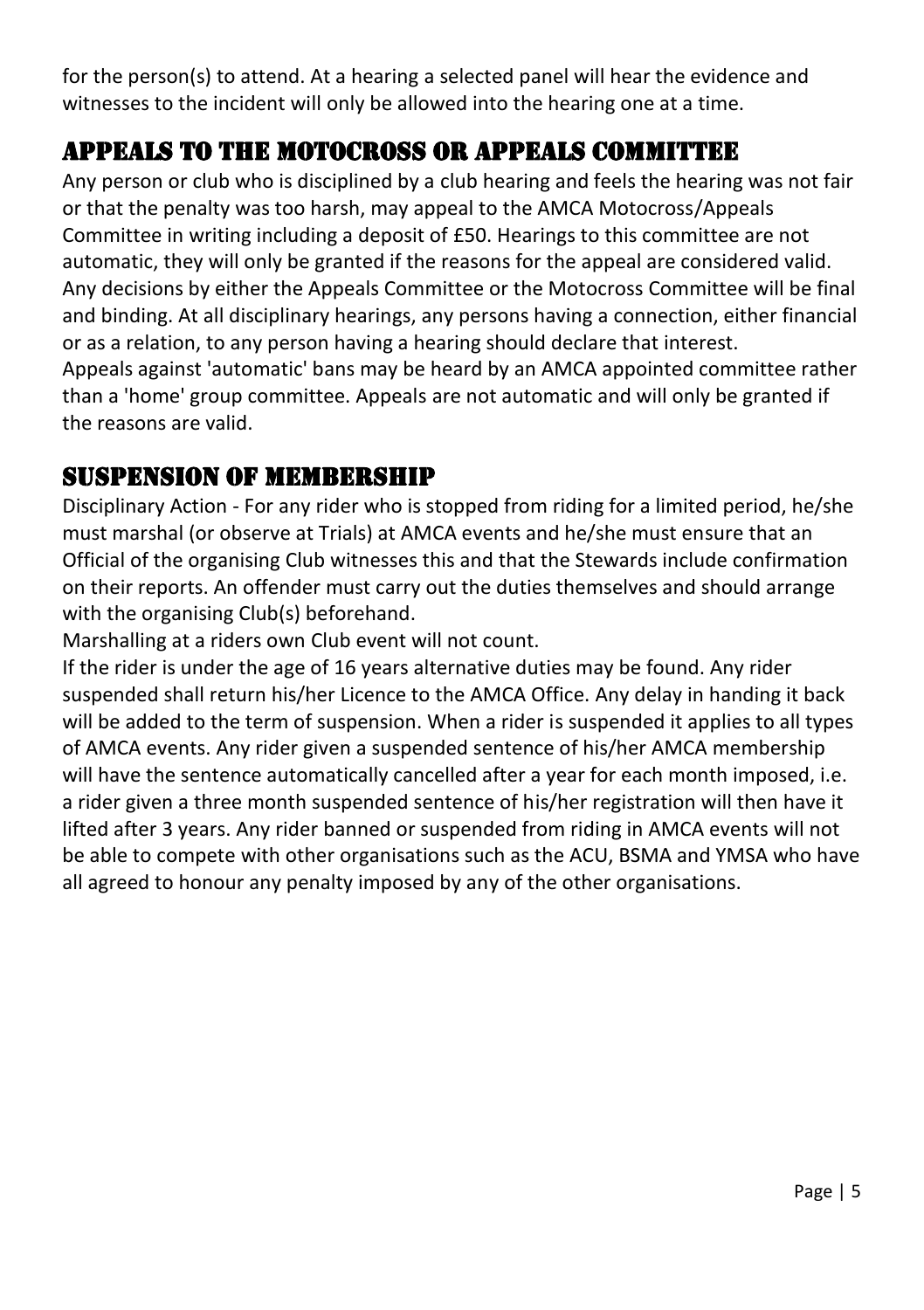# **SCRAMBLES AND MOTOCROSS REGULATIONS**

#### 1 Classic Riders

This is the name given to riders of machines such as Pre 65, Pre 74 and Twinshocks. It applies to Trials and Scrambles riders and while it is mainly for riders of British machines, some Classic Clubs do cater for the early foreign bikes. Classic Clubs are separate from the modern Clubs and anyone wishing to ride in Classic scrambles has to register (licence) with the Association, but only needs to join one Classic Club. A rider who competes in both scrambles and trials will be covered by Personal Accident Insurance as long as they have paid the scrambles insurance premium (which is the higher premium).

#### 2 Competition Licence Applicants

All applicants for registration will send two passport pictures, one must be included in the registration which the holder should take to all AMCA events and the other for AMCA records. Members who return the previous registration when renewing their registration need not send any photos providing the registration contains an up to date photo of the applicant and the AMCA has a similar photo in the records. All licences are renewable on January 31st.

#### 3 Eligibility to Compete in Events

Any person wishing to compete must first join an AMCA Club from whom a competition licence may then be obtained. Minimum age limit is 16 (14 for Sidecar Passengers) years, at some event riders under the age of 18 may not be allowed to compete. For guests etc, see Rule 6 on One Day Licences.

#### 4 Licence Fees

Classic Scrambles licence cost is £51.00 which includes insurance.

# 5 Entry Fees

Determined by individual Clubs.

# 6 One Day Licences

One Day Licences will be available on the day of an event at a cost of **£20**. Applications may be made to the Secretary of the Meeting.

At all events, riders under the age of 18 years must have a parent/guardian, present throughout the meeting who will take responsibility for them. No rider under the age of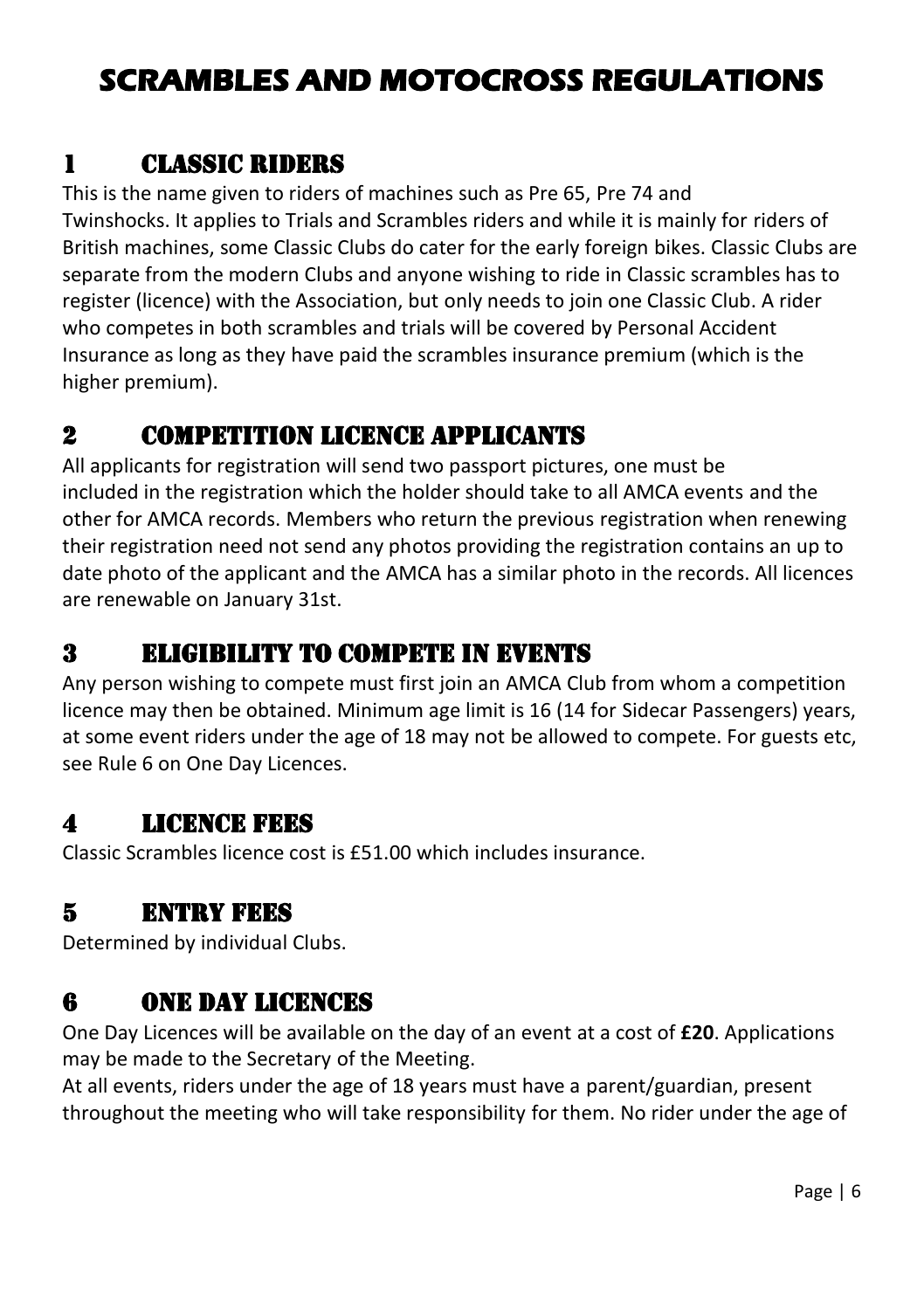14 years old will be allowed to ride. NOTE: Some Clubs may impose a higher minimum age, if they wish.

#### 7 Riders who compete in Both Modern Motocross and Classic Scrambles Events

A rider who is registered with the AMCA for modern motocross can ride in Classic events. Classic riders who wish to ride in modern motocross events should join an AMCA modern Club and would have to pay the additional licence fee cost of an MX "A" Type Licence.

#### 8 Scrambles

Scramble riders should register with the Association and will be issued with a racing number, which can be retained providing the licence is applied for by the end of June

#### 9 Entries

Entries for the Classic events are dealt with by the organising Club and include insurance. In the case of non AMCA riders, the fee will include insurance.

Clubs send the entry forms to the AMCA Office before each event and after each event signing on sheets along with completed declaration.

All Entry Forms will be available for download from the AMCA website. If riders wish to receive copies of the entry forms by post please indicate on the licence form and include payment. Ĩ

# 10 Late Entries (On the Day) Licence Holders Only

At the discretion of the organising Clubs. The Standard Late Entry fee is £20 above the Entry Fee for the event.

# **CLOTHING**

#### COMPETITION APPAREL

It is the sole responsibility of the rider to select a helmet and apparel which will provide appropriate protection. The AMCA does not endorse or certify any manufacturers or products. The rider must rely on his own judgement in the selection of any helmet and apparel for durability and safety. Certain British Standards for helmets are laid down in the Rules and must be complied with.

# 11 Helmets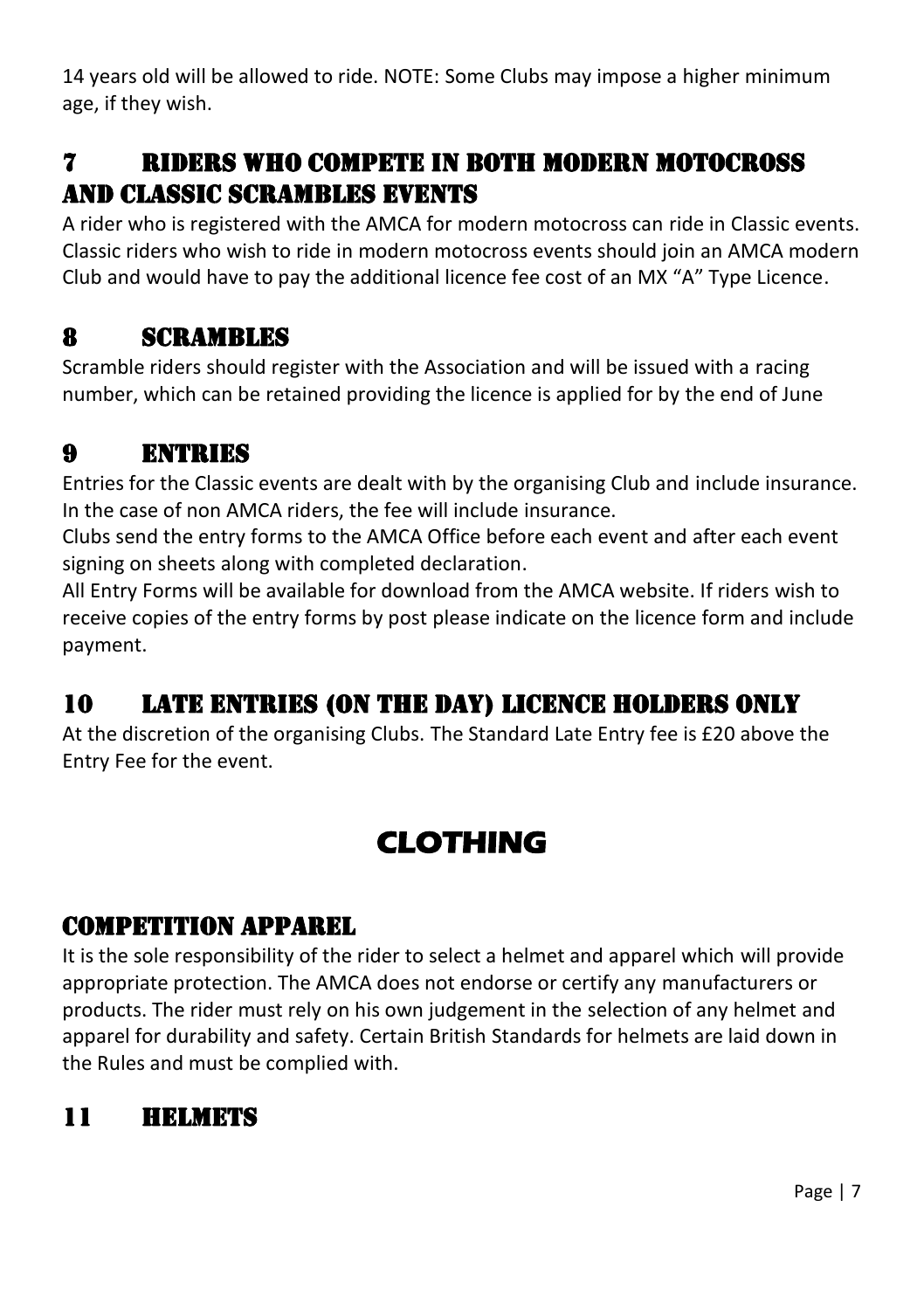Helmets must conform to the British Standard Institution BS6658-A, BS6658-B. or UN ECE Regulation 22 ECE22-05. Snell Memorial Foundation Snell M95 or M2000 (individual approval only). These are the only standards that are acceptable. Non fibre glass helmets must NOT have racing stickers on, and riders must not paint or deface non fibre glass helmets with stickers or adhesive labels or tape. No additional holes to be drilled other than those provided in the manufacture of the helmet i.e. for face masks etc. Helmets with detachable fins are allowed. BS6658 type A. Helmets must be worn at all times whilst the machine is being ridden, including in 'run off' areas.

#### 12 Shirts

The use of open necked button up the front shirts is prohibited and the purpose made jerseys are recommended. Must be long sleeves.

# 13 Gloves

All Solo and Sidecar riders must wear gloves. This does not apply to Sidecar passengers.

#### 14 Breached, Barbour Trousers and Leathers

Purpose made must be used.

# 15 Boots for Riders, Solo and Sidecar

Purpose made boots are recommended which should be knee length, i.e. minimum of 14 inches (35.56cm) from heel to the top of the boot. The use of rubber boots is strictly forbidden.

# 16 OUTER CLOTHING

Outer clothing must be of period appearance.

# **EQUIPMENT OF MACHINES**

# 17 Pre Race Inspection (PRI)

Each machine and rider must pass (PRI) before going onto the track, machines must be fitted with a silencer. The size and position of the three racing number plates, which must be clearly visible when the rider is sitting on the machine. Twist grips have to have self-closing throttles, that shall return and be secure. Clutch and front brake levers must be of ball end lever type. Cut outs to be operative. Folding footrests and chain guard where fitted as standard must be in position.

Each machine to be marked with a clear identity mark, after it has been checked and the riders have "signed on", but only if the rider is happy to do so.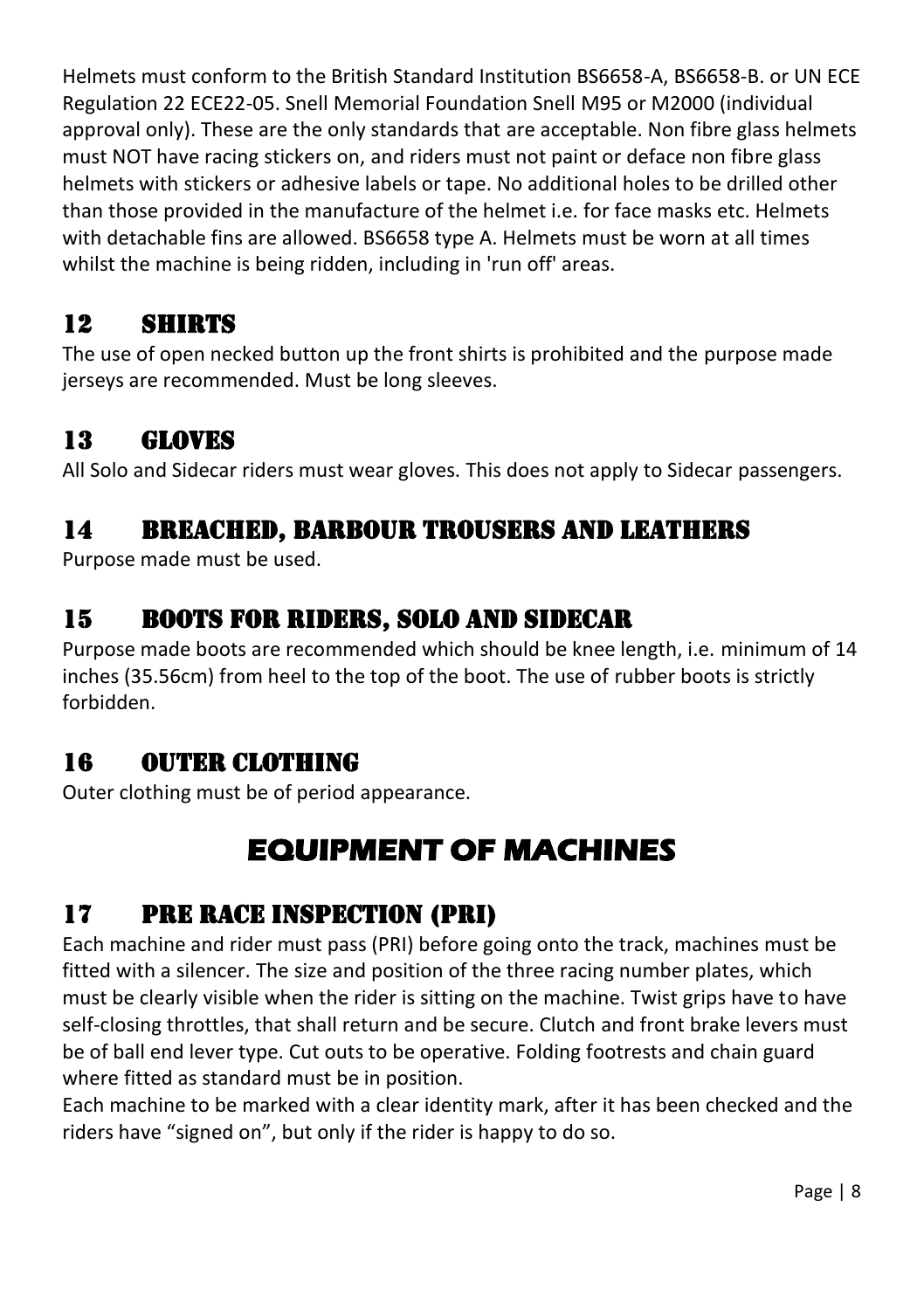Riders Helmets, clothing and boots to be looked at as riders go to the start line for the first practice.

This is not a mechanical safety check. The mechanical safety of the machine is the riders own responsibility.

#### 18 Identification

Each machine to be marked with a clear identity mark after PRI and after the rider has 'signed' on, but only if the rider is happy to do so.

#### 19 Equipment of Machines

Competition machines must be equipped with two efficient brakes, one to each wheel of the motorcycle. One brake must be foot operated and must lend itself to immediate application with the riders foot on the foot rest or foot board.

Machines must be equipped with a multi-speed gearbox, clutch and front brake levers must be of the ball end type. Primary chains must be fully enclosed.

Throttles must be shut off, so that the machine stops when the throttle is released. All machines must be fitted with an effective kill button.

# 20 Strokes of Machines

The stroke of an engine is to be marked on the machine. This is the distance, which the piston travels when the machine is running. This information should be available from handbooks, which give the machine specification or from the dealer who sold the machine.

# 21 Preparation of Machines

Any lights, registration plates and prop stands must be removed Standard rules now recognised by all AMCA Classic Clubs.

#### 22 Machine Eligibility Rules

Incorporating the Pre-74 Class and Sidecars.

# 23 General

23.1 The specifications are divided into four parts, general requirements, acceptable machines originating from the UK, acceptable machines originating from Europe and Specials. Machines eligible for the Pre-60 class have also been identified separately. Components or machines from Japan are not acceptable in the solo classes.

23.2 Japanese four-stroke engines are permitted in the sidecar class.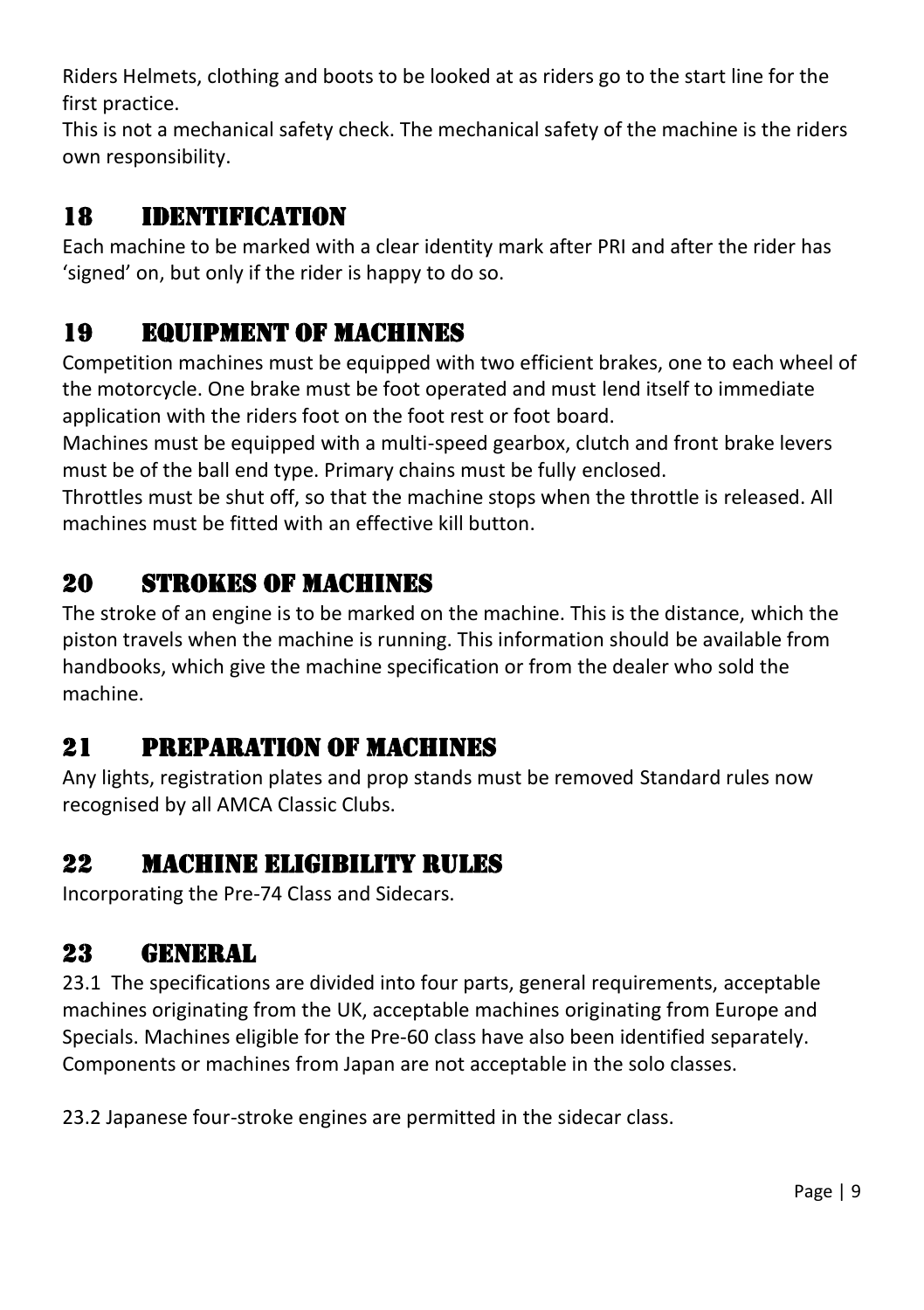23.3 A number of proprietary parts and components from later machines have become an acceptable part of the current Pre-65 scene. These are identified in table 6.

#### 24 General requirements

24.1 Only machines conforming to the general requirements will be acceptable. The general requirements have precedence over the list tables in the event of conflicting standards.

#### 25 DATE OF MANIFACTURE

25.1 Acceptable solo machines for the Pre 65 class are ones which can be proven to be 1965 models or older, or assembled from parts from that period. The exception to this rule is where the design is still current.

25.2 Acceptable solo machines for the Pre 74 class are ones which can be proven to be 1973 models or older, or assembled from parts from that period. The exception to this rule is where the design is still current.

25.3 Acceptable sidecar machines are those which can be proved to be 1974 models or older, or in the case of 4 – stroke machines, 1984 models or older or assembled from parts available in those periods.

#### 26 Modifications

26.1 Modifications will be limited to those that do not significantly alter the external appearance of the major components of the machine. Internal modifications to increase durability or performance of machines are allowed. Modifications forced by the inability to obtain replacements for high usage rate consumable parts are allowed.

26.2 Amal Mk1 Concentric carburettors, (or earlier) may be fitted to Pre-65 class machines. DelOrto PHBE carburettors are also permitted to pre65 class machines.

26.3 Any carburettors may be used on Pre-74 class machines, supplementary regulations will be allowed to state the fact that Mikuni carburettors would not be allowed on any machine that entered their events.

26.4 No reed valves allowed, unless part of the original equipment of the machine.

26.5 Any motocross tyre may be fitted max 4.5" tread width.

26.6 Any ignition system may be fitted.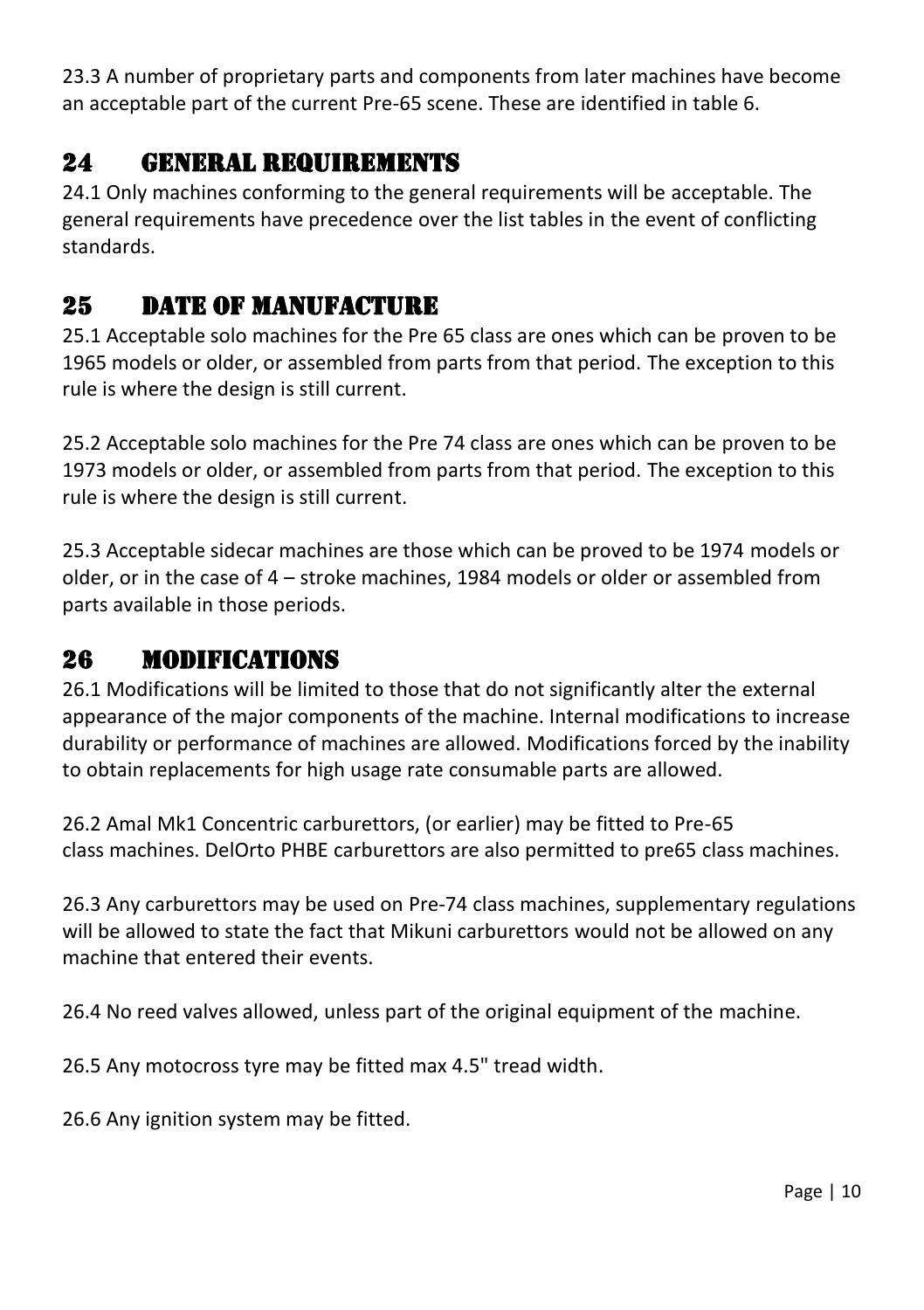#### 27 Suspension

27.1 Suspension systems must conform to the following criteria for Pre-65 and Pre-74 class machines.

27.2 Front telescopic forks must have a maximum travel of 6.5ins measured on the Stanchion.

27.3 Pre 74 Class - Front telescopic forks must have a maximum travel of 7.5ins measured on the stanchion.

27.4 Only leading axle telescopic forks proven as Pre-65 are allowed in the Pre-65 class, e.g: Royal Enfield, Velocette.

27.5 Only leading axle telescopic forks proved as Pre-74 are allowed in the Pre-74 class, e.g: AJS Stormer, or Maico.

27.6 Rear wheel suspension movement is limited to 4ins measured at the axle at the rearmost of its chain adjustment slot.

27.7 Any make of suspension damper may be fitted, but external reservoir or air-sprung shocks are not permitted.

27.8 Telescopic fork stanchions must not exceed 35mm diameter.

27.9 No moved up or laid over shocks

#### 28 Engines

28.1 Engines may be of any cubic capacity.

28.2 Engine cut-outs must be fitted.

#### 29 Gearboxes

29.1 Only machines with a maximum of 4 gears are acceptable in the Pre-65 class.

29.2 5 speed gearboxes where originally fitted are acceptable in the Pre-74 class.

#### 30 Exhausts

30.1 Exhausts must be effectively silenced.

#### 31 Fuel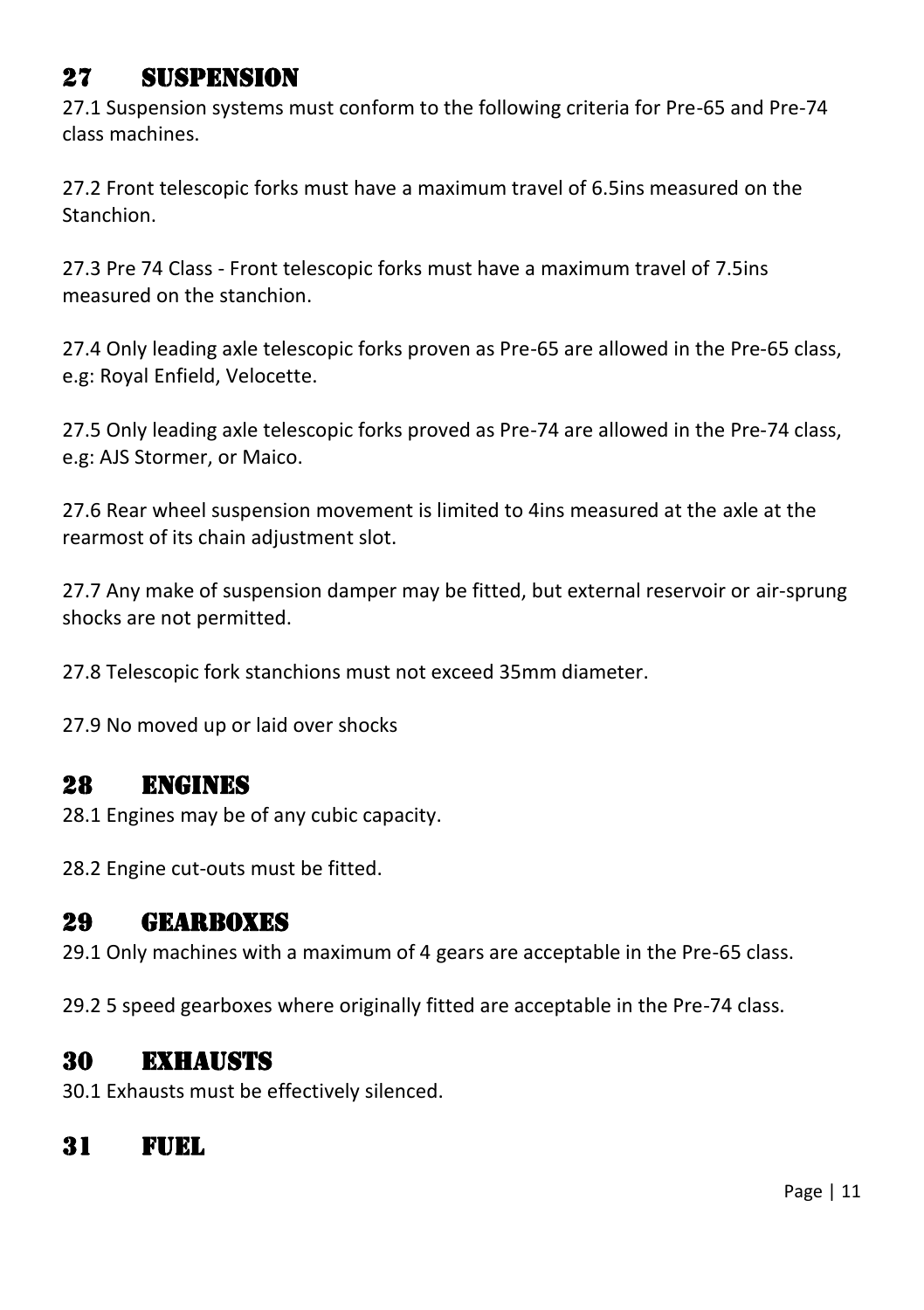31.1 Nitro Methane not allowed.

#### 32 Footrests

32.1 Footrests must be folding on solo class machines and all footrests must not have sharp edges.

#### 33 Replica Frames

33.1 Replica frames are acceptable provided they are to the original design. It is not acceptable for tube runs to be different to the original even if the frame geometry is the same.

#### 34 Pre-60 Class

34.1 In addition to the general specifications, Pre-60 class machines should. Also conform to the following requirements.

34.2 No lightweight hubs unless original Pre-60 equipment.

34.3 Any fibre-glass fuel tanks fitted should retain a Pre-60 appearance.

34.4 Villiers engines should have Villiers barrel and head. Ajax and Vale Onslow conversions are permitted.

34.5 No Ceriani or Ceriani type forks are allowed

# 35 Specials

35.1 Specials are permitted providing they still comply with the general specifications.

#### 36 Conflict Procedure

36.1 In the event of conflict with the Pre Race Inspectors, or other protest over protest over eligibility, the AMCA rules will apply.

36.2 In the event of conflict with the Pre Race Inspectors, or with a member of the AMCA machine eligibility panel, the burden of proof lies with the individual rider concerned.

#### Table 1 Acceptable U.K. Pre-65 Machines

AJS - All four strokes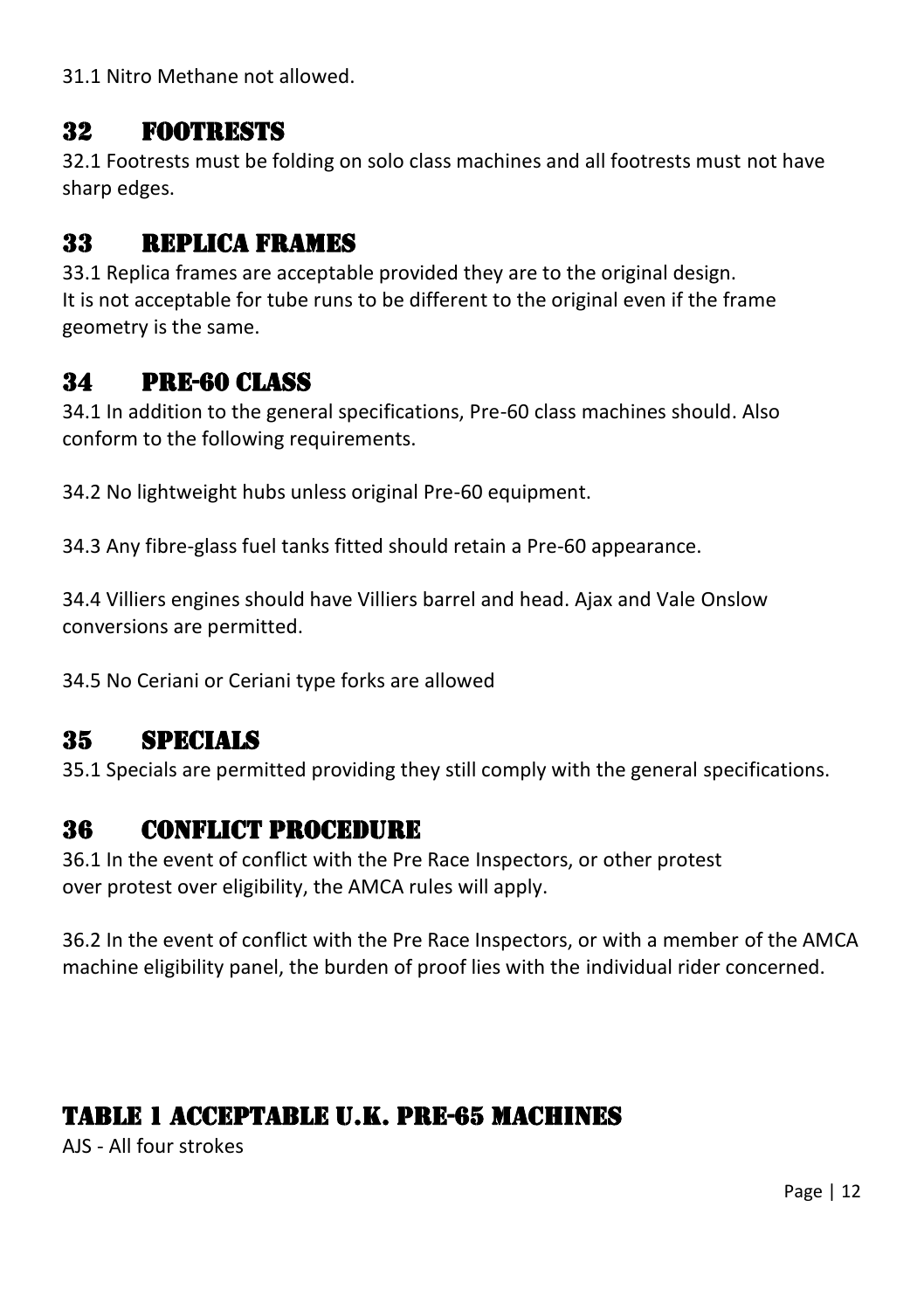Ariel - All BSA - All except B50, B25SS and triples. NB- B25SS engines are permitted, but not the oil bearing frame Cotton - All which were originally fitted with leading link forks DOT - All DMW - All Francis Barnett - All Greeves - All alloy beam frames, up to 250cc only James - All JAP - All 2 valve engines Matchless - All Norton - All except Commando Royal Enfield - All (including Indian Enfields) Sprite - All Villiers and Triumph engines Sun - All Tandon - All Triumph - All except triples, T25SS and oil in frame twins Velocette - All Vincent - All

#### Table 2 Acceptable Foreign Pre-65 Class Machines

CZ - Twin port models only NB - No single port bottom ends or frames allowed Bultaco - Central exhaust port 4-speed 250cc and 4-speed 200cc models only DKW - All Enfield India - All, but not 5 speed gearboxes ESO - All 2 valve four stroke FN - All Gilera - Saturno Cross Hedlund - Single cylinder only Husqvarna - 2 strokes up to 250cc with bolt up frames, 4 strokes only Albin based engines Jawa - All 2 strokes except ISDT. All 2 valve 4 strokes Lito - All Maico - MC175 and 250 Montesa - 125cc moden only Monark - All Albin based 4 stroke Moto Parilla - 250cc 4 strokes NSU - All Puch - Some early 2 strokes may be eligible Sarolea - All 4 strokes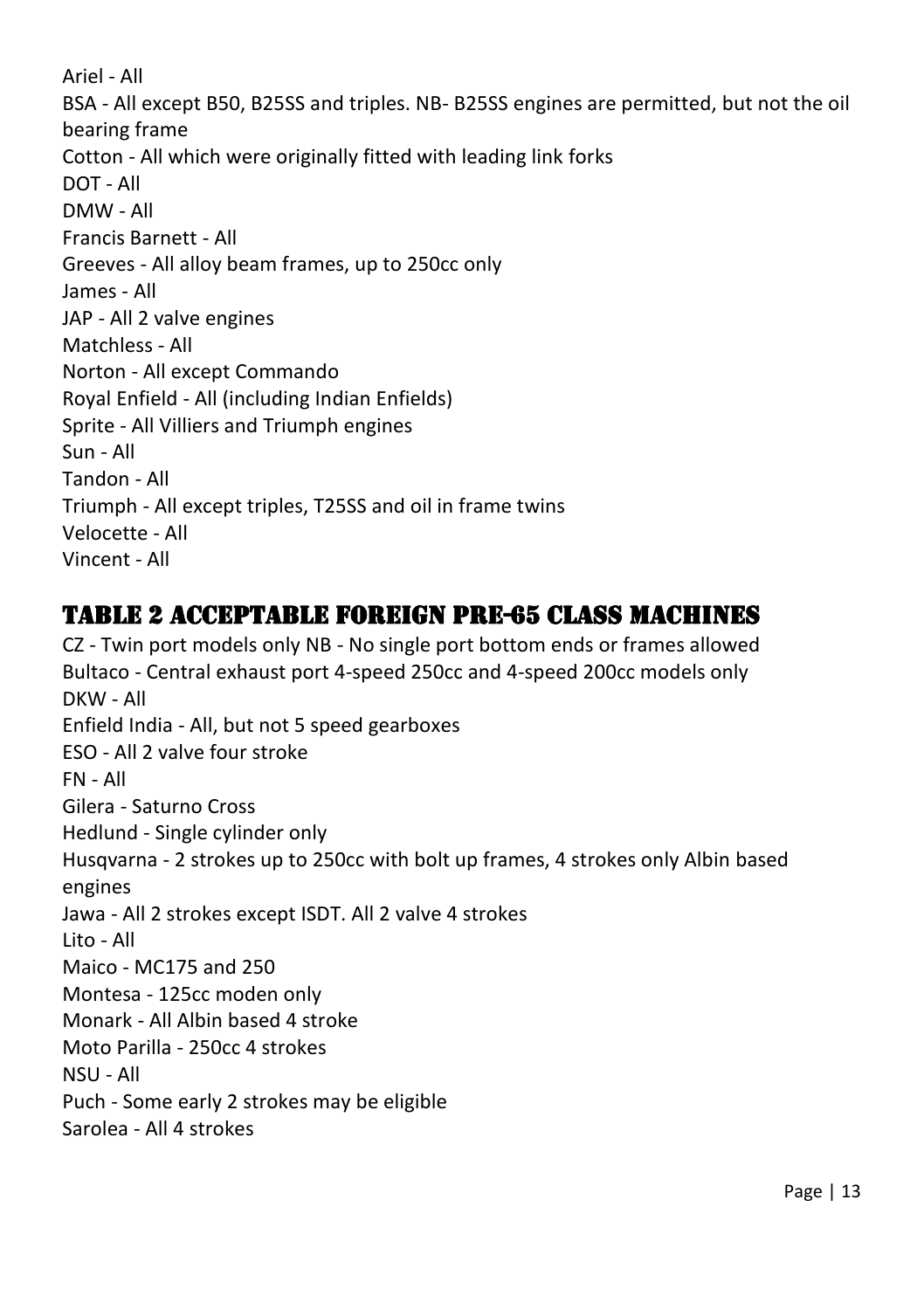#### Table 3 Acceptable Pre-60 Class Machines

AJS/Matchless - All 4 strokes except G85CS and 600cc G85TCS Ariel - All 4 strokes BSA - All Pre-unit, only distributor C15's with original frame, forks and wheels, 125cc and 150cc Bantams - NB - No Cheney frames allowed Cotton - Single down tube, leading link only DOT - Round tube frames only DMW - Up to and incl. Mk 12 Francis Barnett - Up to Falcon 82 Greeves - Up and incl. Hawkstone 25SCS James - Up to Cotswold with AMC engine JAP - All 2 valve engines Norman - All Norton - All singles, twins up to 650cc Royal Enfield - All 4 strokes Sun - All Tandon - All Triumph - All pre-unit twins and cubs, only distributor model unit twins with original frame, forks and wheels. Vincent - All Velocette - All ESO - 250cc 4 stroke FN - All Gilera - Saturno Cross Husqvarna - 175cc 3 speed 2 strokes, some Albin based 4 strokes Lito - All BSA/Lito engines, some Lito/Albin engines Monark - Some Albin based engines Maico - Some 250cc Jawa - Some twin port models Sarolea - all

#### Table 4 Acceptable Pre-65 Specials

Cheney – Twin down tube frame Cochise Harris Saffire Metisse - Mk3, Petite Metisse only Puissant - 4 strokes only Wasp - All solo frames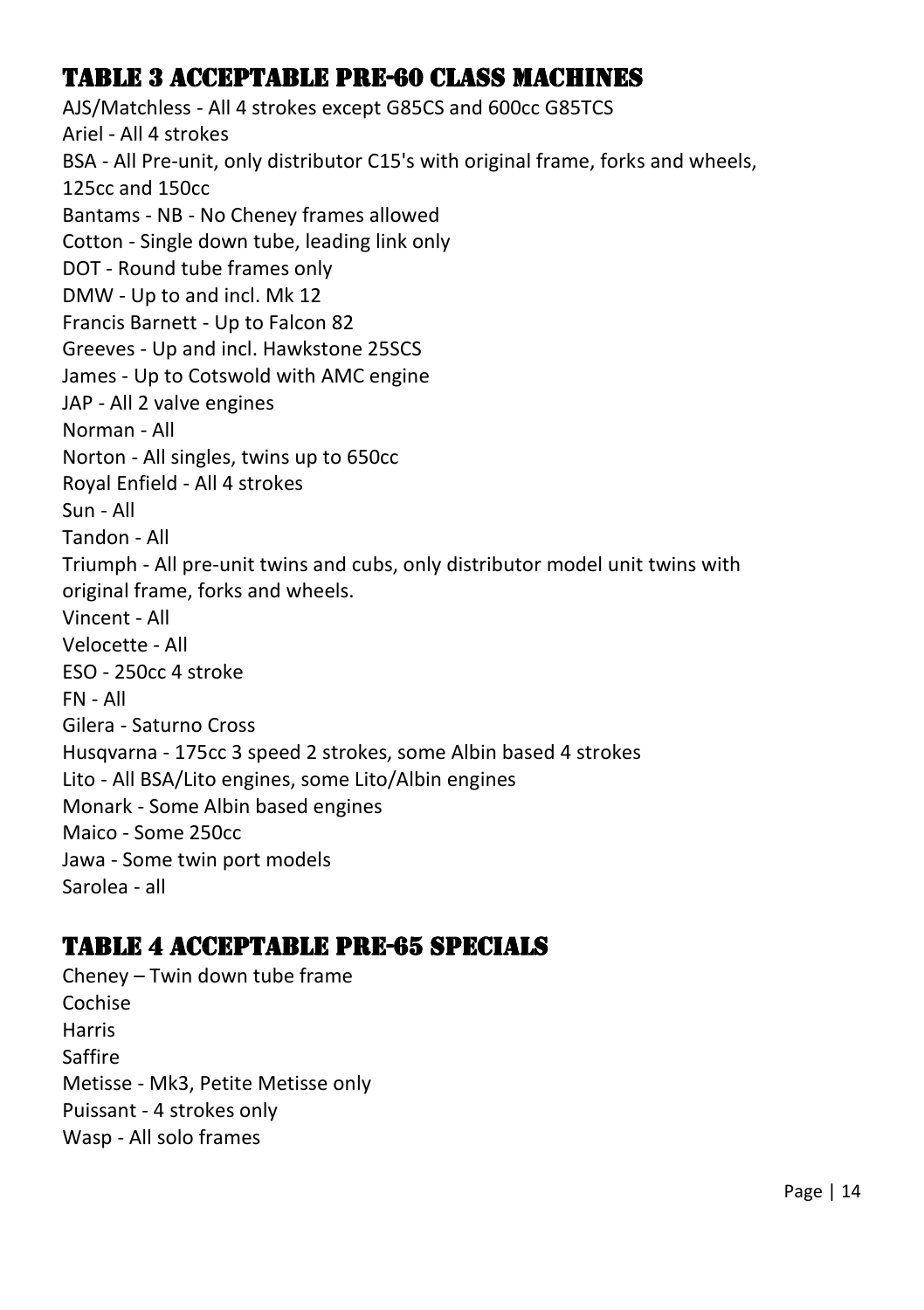#### Table 5 Acceptable Pre-74 Class Machines

AJS Stormer 250cc/370cc/410cc BSA B50 and B25SS Bultaco Pursang up to and incl. Mk7 Bombadier/Can-Am 175cc CCM 500cc/580cc/605cc CZ 125cc/250cc/400c/360cc Single Port Dalesman 125 Lynx DKW 125MX DOT 360cc incl. Maico DOT Ducati 250cc/350cc/450cc RT Greeves Challenger 360, Griffon 250cc/360cc/380cc not Mk2 Husqvarna 125cc/250cc/400cc/450cc KTM/Penton 125cc/175cc Jackpiner MX Maico M125MX, M250MX, M400MX, M501MX, M360MX Mettise Mk 4 Monark 125MX Montesa Cappra 125MX, 250VR, 360cc Ossa 250cc Pennine Puch 125MX, 175MX Rickman Zundapp 125MX, Montesa 250MX Sprite Husqvarna & Maico engines 250cc/360cc/400cc Triumph T25SS, Adventurer/Trophy Trail Yankee 500Z Zundapp 125cc Japanese motorcycles of the period at the discretion of the Club Honda CR125, CR250, MT125, MT250, 1973/4 Kawasaki KX125 A1, KX250 A1, 1973/4 Susuki TM125, TM250, TM400, 1972 to 1974 Yamaha YZ125, YZ250, YZ360,MX125, MX250, MX360, up to 1974

#### Table 6 Acceptable Sidecar Machines

Wasp or other frames with twin shocks or airbag up to 31st December 1984 No suspension travel limit Spoked wheels only Brakes must be of pre-31/12/84 type Any European or U.K. air cooled 2 stroke engine up to 31st December 1973 Any 4 stroke engines up to 31st December 1984 Single cylinder engines must have been actually manufactures prior to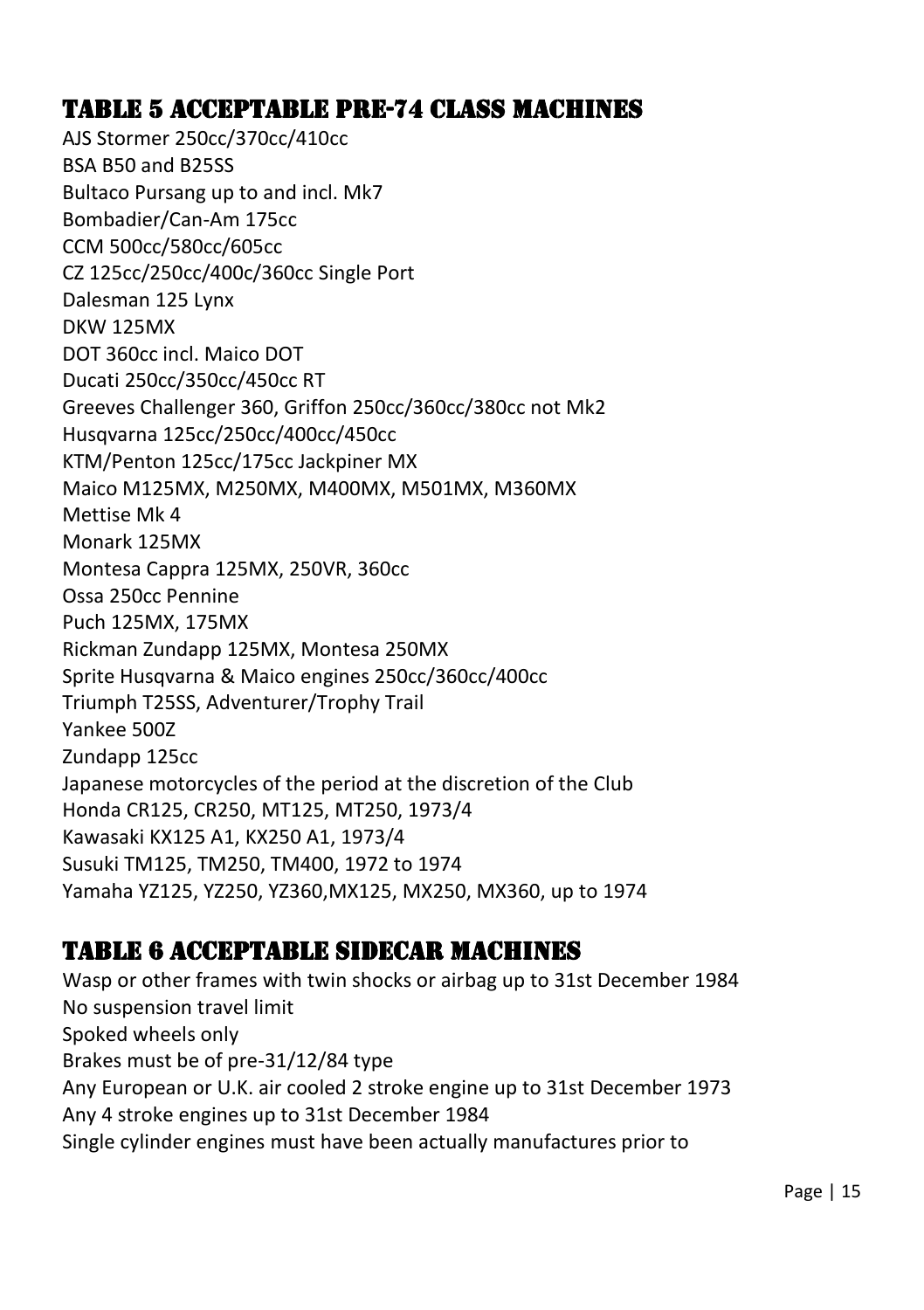# **MACHINE ELIGIBILITY COMPLAINT PROCEDURE**

#### 37 Introduction

37.1 This procedure is intended to be used when riders or officials believe a machine is being used that does not comply with the AMCA rules governing machine eligibility. It has been devised on the basis that complaints, and the process used to resolve them, are open and fair to all parties and that decisions made are to be enforced at all subsequent events.

#### 38 Scope

38.1 The procedure is to be used for complaints made against any machine entered for an AMCA classic event. This covers all classic classes

38.2 Complaints may be lodged by any rider entered at that event, the officials from the organising club and by any member of the Machine Eligibility Panel (MEP). It should be noted that if a complaint is made by a member of the MEP, the rules governing the voting procedures, i.e. the member can state the reason for the complaint and can take part in any discussion but cannot vote, will be enforced.

#### 39 Procedure

39.1 The complaint can be made to any of the club officials but must be done in writing and during the course of the meeting. To aid this process a form has been produced and will made available by the secretary of the meeting.

A. There will be no charge for complaints concerning machine eligibility.

39.2 The Clerk of the Course must review the complaint with any other club official considered necessary. The review must be undertaken directly the complaint is received or as soon as practical after it. If a member or members of the MEP are present at the meeting, either as riders or officials, their advice can be sought. However, it is a tenant of the MEP that at least 8 members must be present to provide a binding decision.

39.3 If the organising club is able to deal with the problem at the meeting they should do so. The decision they make must however be recorded on the complaint form and sent to the AMCA by the Secretary of the meeting directly after the event has finished. The AMCA officials will examine the decision and if they agreed it will be passed to all AMCA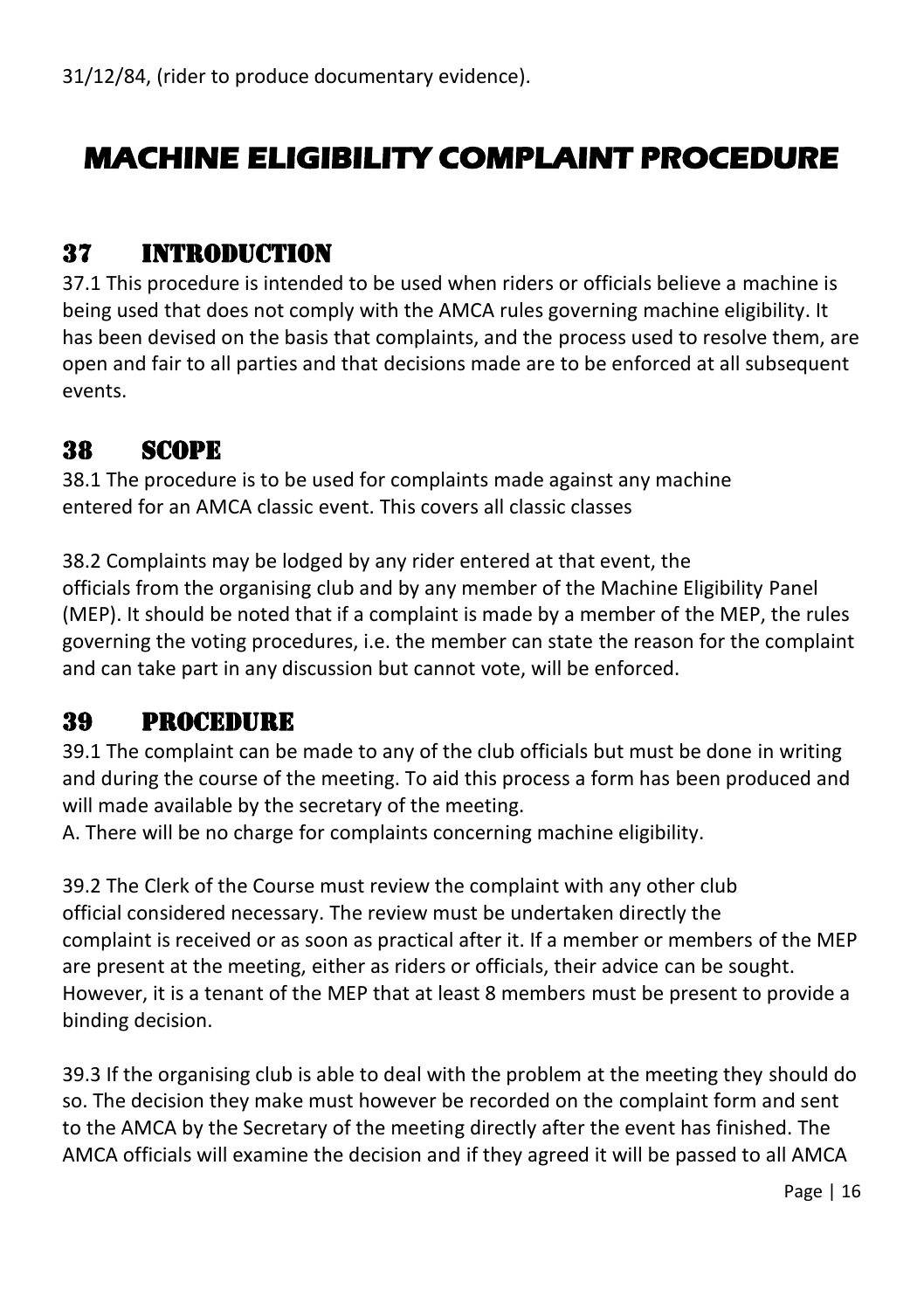classic clubs with priority being to the organisers of the next event. If the AMCA officials are not sure of the action taken by the club, they will refer the complaint to the MEP for resolution.

39.4 If the organising club cannot deal with the complaint on the day then this must be recorded on the complaint form and this returned to the AMCA directly after the meeting. Any evidence that can be gathered on the day, photographs, measurements etc, should also be sent with the form. The AMCA will refer the complaint and any evidence to the MEP.

The MEP will convene at the most appropriate location, preferably at the next event and consider the issue. Both the complainant and the owner/rider of the machine in question will be invited to attend the meeting. Contemporary information as well as practical evidence and photographs of the offending part will be used to consider the issue. Once all the evidence has been reviewed, a decision based on the majority view of the MEP will be made.

This decision will be reported to the AMCA who will ensure all parties, including the club organising the next event, are made aware of the findings and will take action to enforce any ruling.

Complaint Forms are available from Club Secretaries, or use the form duplicated on page 22 of this publication.

39.5 Quorum: Meeting of MEP 23rd February 2003 agreed that 6 members of the MEP would in future constitute a quorum for one of the periodic meetings. Alan C Arnott (Chairman MEP) - Approved at meeting of Clubs – December 2004.

# 40 Racing Numbers

Machines must be equipped with three (3) plates, one facing forward and one each side to the rear of the swinging arm pivot bolt and to be clearly visible when the rider is on the machine (sitting or standing). Figures must be a minimum height of 6" (152mm) and 1" (2.5mm) wide.

# 41 Colours of Racing Plates

White Numbers on Red Plates - Pre 74 White Numbers on Black Plates - Pre 65 Yellow Numbers on Black Plates - Twin Shocks

# 42 Appearance

Bikes in Pre 60/65/74 events should be of period appearance.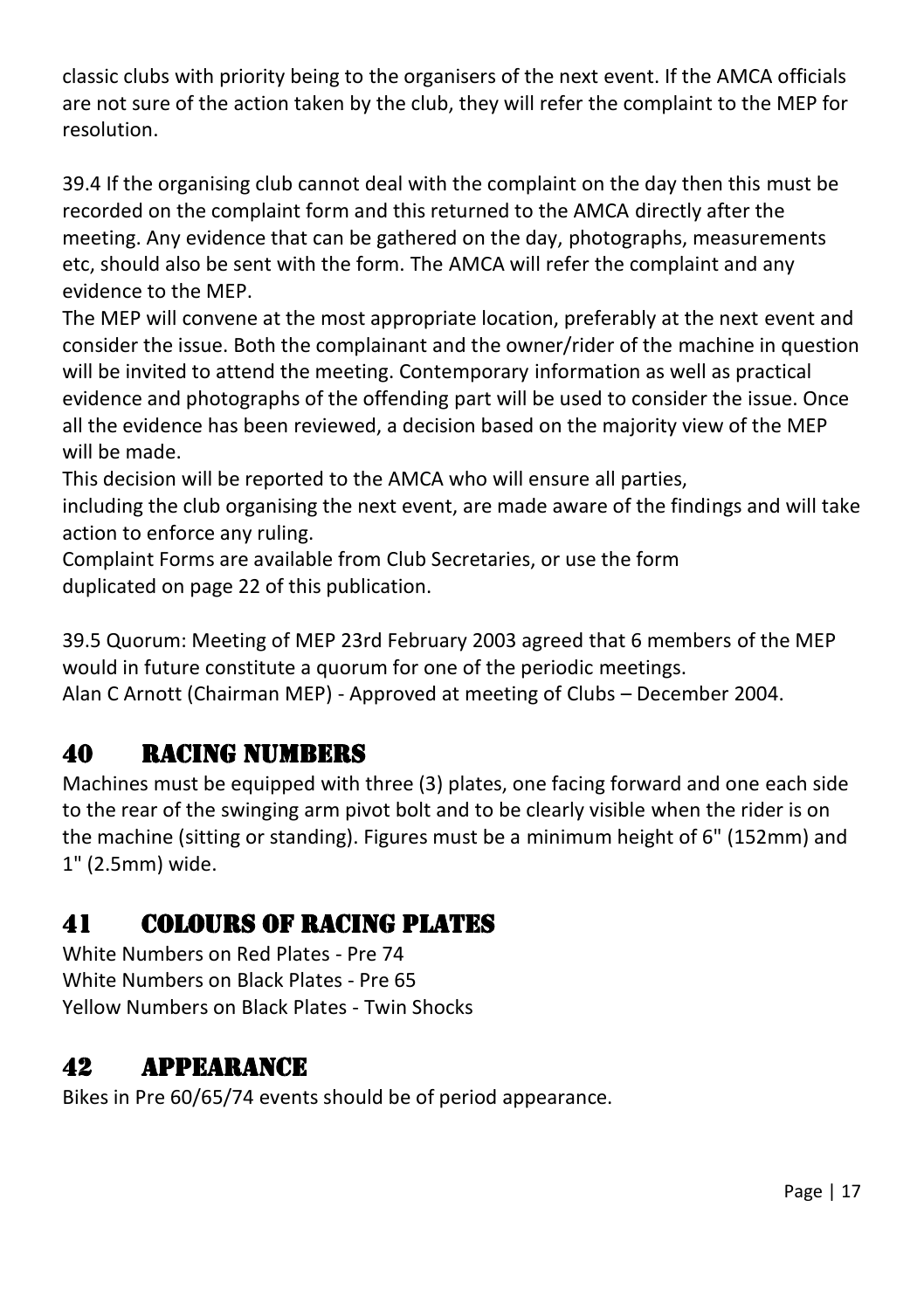Machines should have the correct silhouette for the period. This should be taken to mean, ground clearance, position of rear shocks on the swinging arm, rake of front forks etc. are correct for the period.

#### **43 FUEL**

There will be no restriction on the type of fuel used, but the organisers may restrict the use of 'dope' at their discretion. Nitro Methane is not allowed.

# 44 Petrol Containers - Legal Requirement

Approved cans should be:-

a) Clearly marked 'PETROL' or 'PETROLEUM SPIRITS' and 'HIGHLY FLAMMABLE'

b) Leak proof and of suitable material (c) State and comply with S.I. 1982/630 if plastic

d) The use of petrol at an event is allowed from the authorised container into the machines petrol tank.

# 45 Gas

Any vehicle which carries a Pressurised gas bottle must display a warning sticker (legal requirement). Do not store petrol near gas refrigerator vents.

#### 46 Silencers

Machines must be fitted with a silencer. A silencer is a separate device fitted to an exhaust system specifically designed to reduce the noise level emitted from the exhaust. An expansion box is not a silencer. Any rider whose exhaust falls off or becomes faulty during a race may continue that race at the discretion of the Clerk of the Course or be black flagged.

# 47 Classes at Classic Events

It is up to each organising Club which classes are allowed at Classic events, details will be included on the entry forms and will also include any age limits which any individual Club may wish to impose.

# **RACE DAY PROCEDURE**

#### 48 FIRST AID

Must be in attendance before event is allowed to start.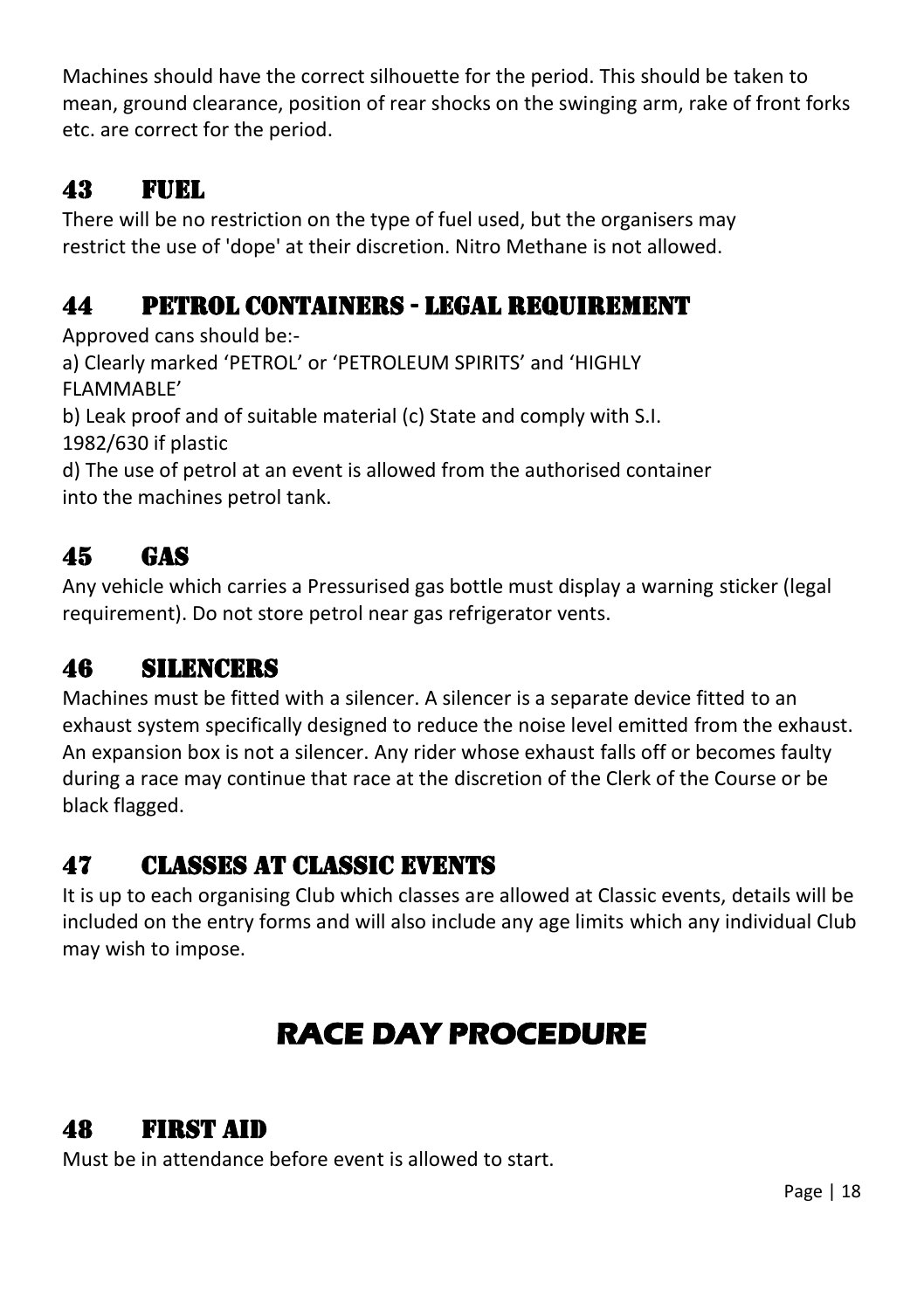# 49 Signing On

It is the responsibility of each rider to sign on the Official 'signing-on' sheet before he/she goes out to practice. The purpose of signing on is to indicate that your machine has been examined and that you are accepting the conditions as listed below and which are included on the top of the 'signing on' sheets.

If you, the rider, or your parents or guardian (in the case of riders under 18 years old) have any doubts about the competence of the track or Officials (including First Aid) or are concerned about the safety of the course, or your own ability to negotiate the course, or are uncertain about the conditions of your machine or doubt the competence of fellow competitors, you should not participate and you should request the return of your entry fee before practice begins. Contact the Official (normally in race control) who is handling entries.

IF YOU DO NOT WISH TO RIDE DO NOT SIGN THE 'SIGNING-ON' SHEET. PARTICIPANTS/RIDERS ARE SOLELY RESPONSIBLE FOR THEIR OWN SAFETY

# 50 Practice

This will be allowed at the discretion of the organising club, but such practice shall be controlled, with marshals being in attendance and also a first aid party. No more than 54 solos are allowed on the track at any one time.

# 51 Listed Riders in the Programme

Any rider whose name is not included in the official programme must pay a late entry, if allowed, and if he had entered should claim his late entry fee back. Claims to be made in writing within seven days of the event.

# 52 Sidecar Passengers

Names must be included in the official programme. (Substitutes are allowed providing they are registered licence holders). Passengers are not allowed to be changed during a race, any change of passengers must be notified in writing to the Race Control.

# 53 Competitors in Public Enclosure

No competitor will ride their machines in the paddock or on that part of the field reserved for the general public. A BREACH OF THIS RULE, WHICH IS TO BE STRICTLY ENFORCED, WILL ENTAIL SUSPENSION FROM THE MEETING.

The penalty will be a two meeting ban, during which the rider must marshal twice, Riders who push their machine with the engine running will be penalised and must marshal at one event before riding again.

The riding of cycles in the paddock or any spectator area is NOT allowed.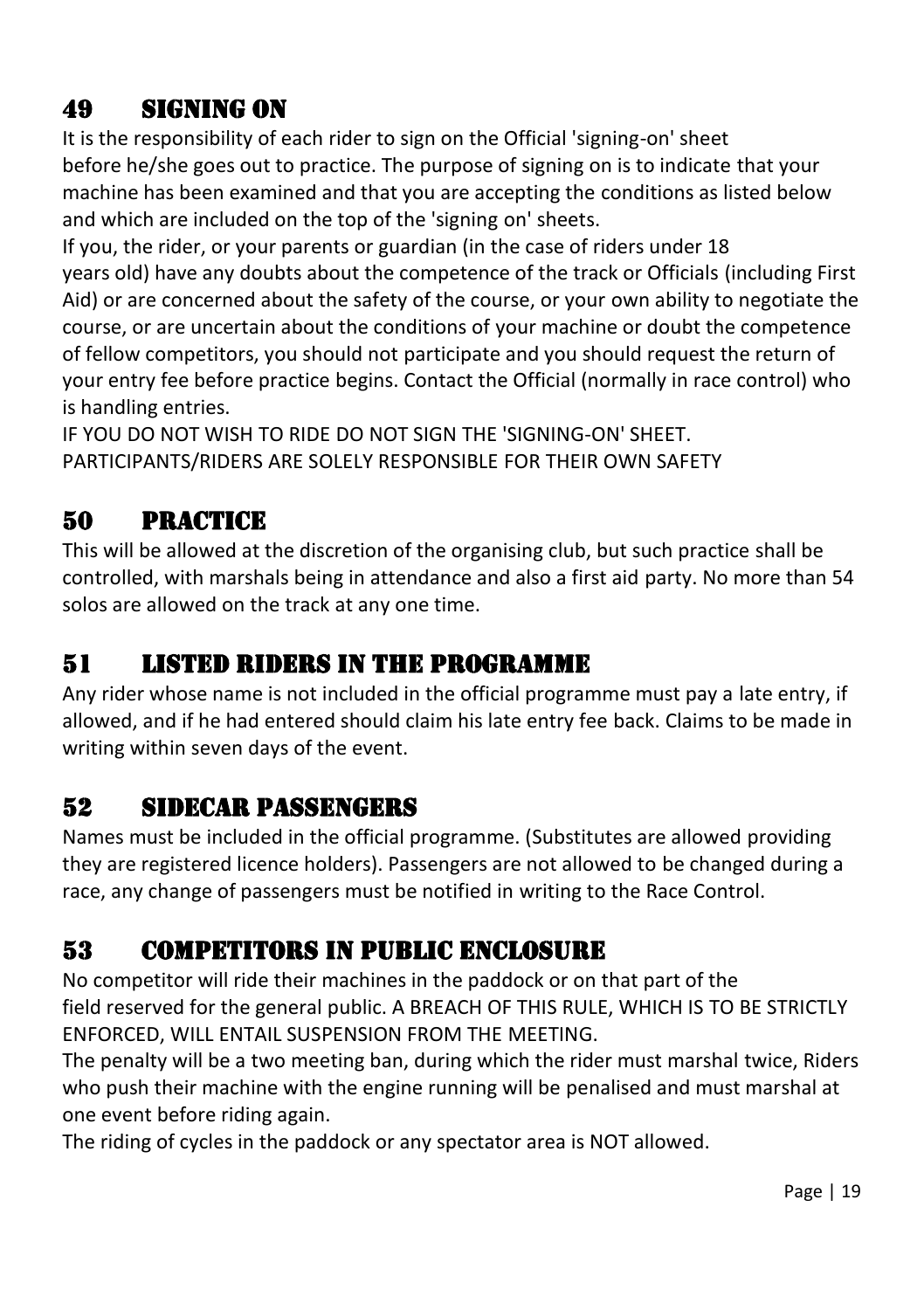# 54 Riding in the Paddock

No riding will be allowed off the track unless in specially roped off runs from the track. Engines will be stopped when pushing machines and there should be a roped off alley for riders to the highest point in the paddock. Riding in this alley should be at a walking pace only.

THE RIDING OF MOTORCYCLES BY CHILDREN IS NOT ALLOWED, EITHER IN THE PADDOCK OR THE PUBLIC ENCLOSURE AREAS.

#### 55 Fire Extinguishers

Each riders vehicle parked in the paddock area must be fitted with fire extinguishers, which should be carried in that vehicle. The minimum size of fire extinguisher to be used is 2.5BCF or Dry Powder Type (2.25kg).

Recommended extinguishers are fitted with a dial gauge. AFFF Fire 21 Extinguishers are allowed.

#### 56 Riders on the Start Line

The number permitted for any event may be included in the Authorisation issued for the event by the AMCA Office.

# 57 Illegal Practice

Any rider who uses an AMCA Club track for practice without the consent of the Club responsible for that track shall, without exception, be disciplined as seen fit by the Club responsible for the upkeep of that venue.

# 58 Injury

If a rider, in the opinion of the First Aid team in attendance, is not fit to ride that day due to sustaining injury and/or refusing treatment or hospital treatment, then he/she will not be allowed to ride again that day unless he/she is cleared by a doctor or the head of the First Aid unit present on site or at hospital.

# 59 LITTER

Please take all your litter home with you, it makes the organisers job so much easier. Remember if you leave it, someone else has to pick it up.

#### 60 BIKE THEFTS

To help prevent 'Bike Thefts' the Stewards or Club Officials may inspect any machine to check engine and frame numbers – These checks should be recorded on the Stewards report Form.